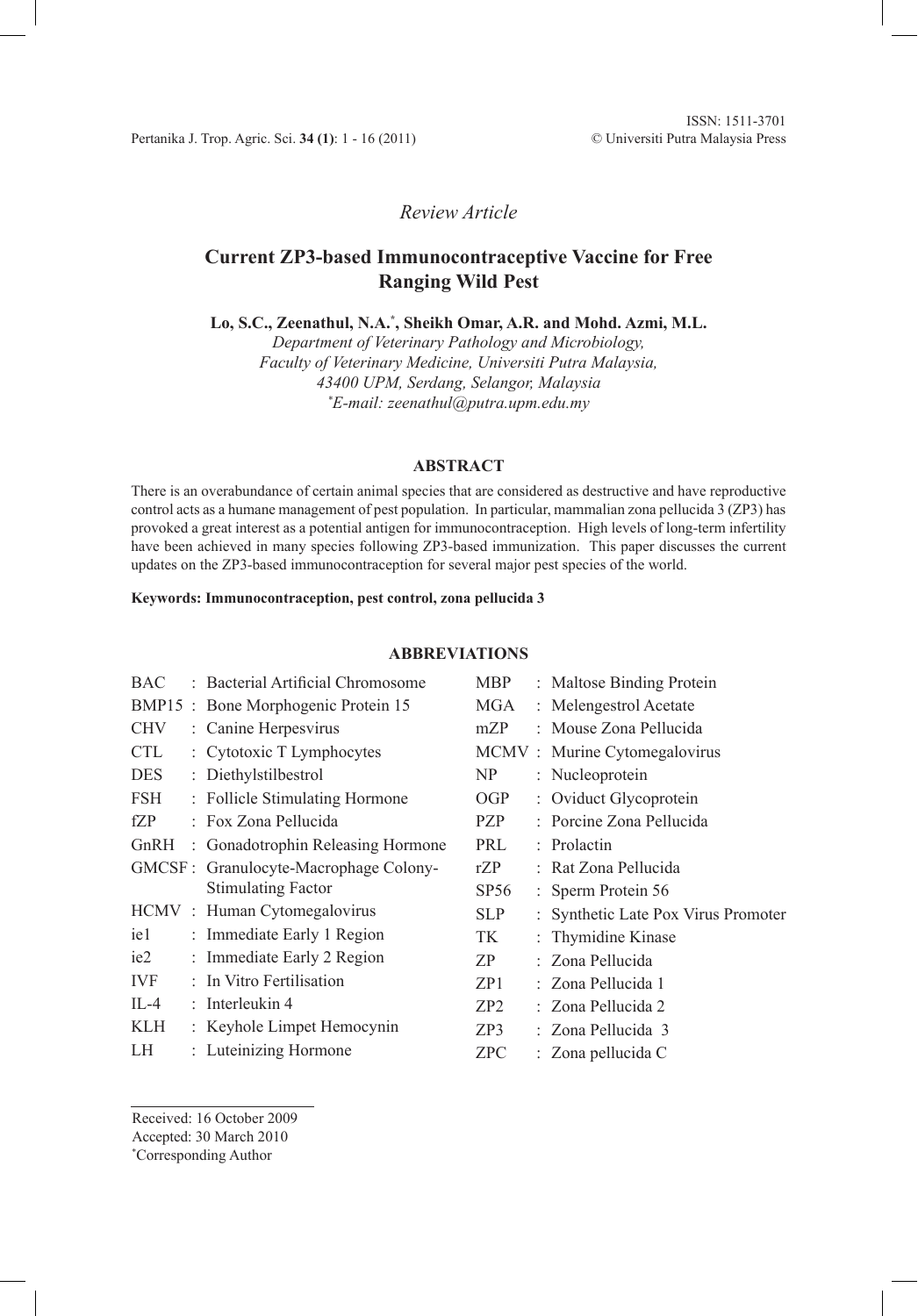#### **INTRODUCTION**

Reproductive control is important for the management of certain overabundant wildlife which has turned into pest species. Three basic available techniques for this purpose include surgical sterilization, hormonal contraception, and immunocontraception (Artois, 1997; Cowan and Tyndale-Biscoe, 1997; Sinclair, 1997). However, it is costly and impractical to conduct surgical sterilization for free ranging wildlife population. It involves invasive procedure, causes discomfort, pain, and poses the risk of infection. Hormonal contraception using highly conserved reproductive steroid sex hormones, such as gonadotropin releasing hormone (GnRH), follicle stimulating hormone (FSH), and luteinizing hormone (LH) to disrupt the oestrus cycle, is not species-specific. It often leads to undesirable side effects that raise ethical issues, such as premature termination of pregnancies or damages to non-reproductive tissues (Talwar, 1997; Delves, 2004; Ferro and Mordini, 2004), alterations in sexual and social behaviour of the target species (Tyndale-Biscoe, 1994; Tuyttens and Macdonald, 1998). Therefore, immunocontraception remains an attractive method to reduce and maintain the populations of these animals. In particular, immunocontraceptive vaccine prevents conception by stimulating the production of antibodies that bioneutralize proteins or hormones essential for reproduction. Meanwhile, the use of immunocontraception has been recognized to provide animal welfare benefits relative to alternative methods (Tyndale-Biscoe, 1994; Oogjes, 1997; Porton, 2005; Rutberg, 2005; Hardy and Braid, 2007). It provides alternatives to the on-farm (e.g. pig production industry) surgical removal of an animal's gonad which is usually undertaken without anaesthetic. For free ranging wildlife, immunocontraceptive control is preferable to most lethal methods of controlling populations by animal welfare proponents (Oogjes, 1997; Porton, 2005; Hardy and Braid, 2007). The application of this method is also suggested in areas where lethal control is restricted, such as at national parks.

Fertilization is a species-specific process (Hoodbhoy and Dean, 2004; Conner *et al*., 2005). Therefore, targeting the gamete proteins should provide an effective contraceptive vaccine with the least risk to non-target species. To date, the most widely tested immunocontraceptive vaccine for wildlife species is on the basis of developing antibodies to zona pellucida (ZP) (Jewgenow, 2009). Other potential immunocontraceptive antigens, particularly protein derived from sperm, appear less efficacious than ZP antigens (Naz *et al*., 2005; Hardy, 2007; Hardy and Braid, 2007). ZP is a unique extracellular glycoprotein matrix that surrounds mammalian oocyte through which the sperms must penetrate during the initial stages of fertilization. It is composed of three major glycoproteins, which are zona pellucida 1 (ZP1), zona pellucida 2 (ZP2) and zona pellucida 3 (ZP3). High levels of longterm infertility in females have been achieved in many species following immunization with native ZP and recombinant ZP3 antigens. In this paper, current updates on the ZP3-based immunocontraceptive vaccine for several world major pest species are discussed.

## *Rats*

Rats have undeniable become major pests. In fact, they are the vectors of many diseases, such as plaque and leptospirosis. They destroy an estimated of 20% of the harvested crops of the world during storage and cause major damages to buildings and equipment. The current control methods used for wild rat population involve trapping, poisoning, and biological means. A biological rodenticide, using *Sarcocystis singaporensis,* has been reported (Wood, 1985; Wood and Chung, 2003). This protozoan alternates as a gut parasite of the reticulate python, passing back to rats which eat the snake feaces (Zaman and Colley, 1975). It causes a debilitating muscle infection, found to be lethal to rat (Wood, 1985). These population control methods are less than satisfactory due to the intrinsic capacity of these species to grow rapidly and replace those that have been killed.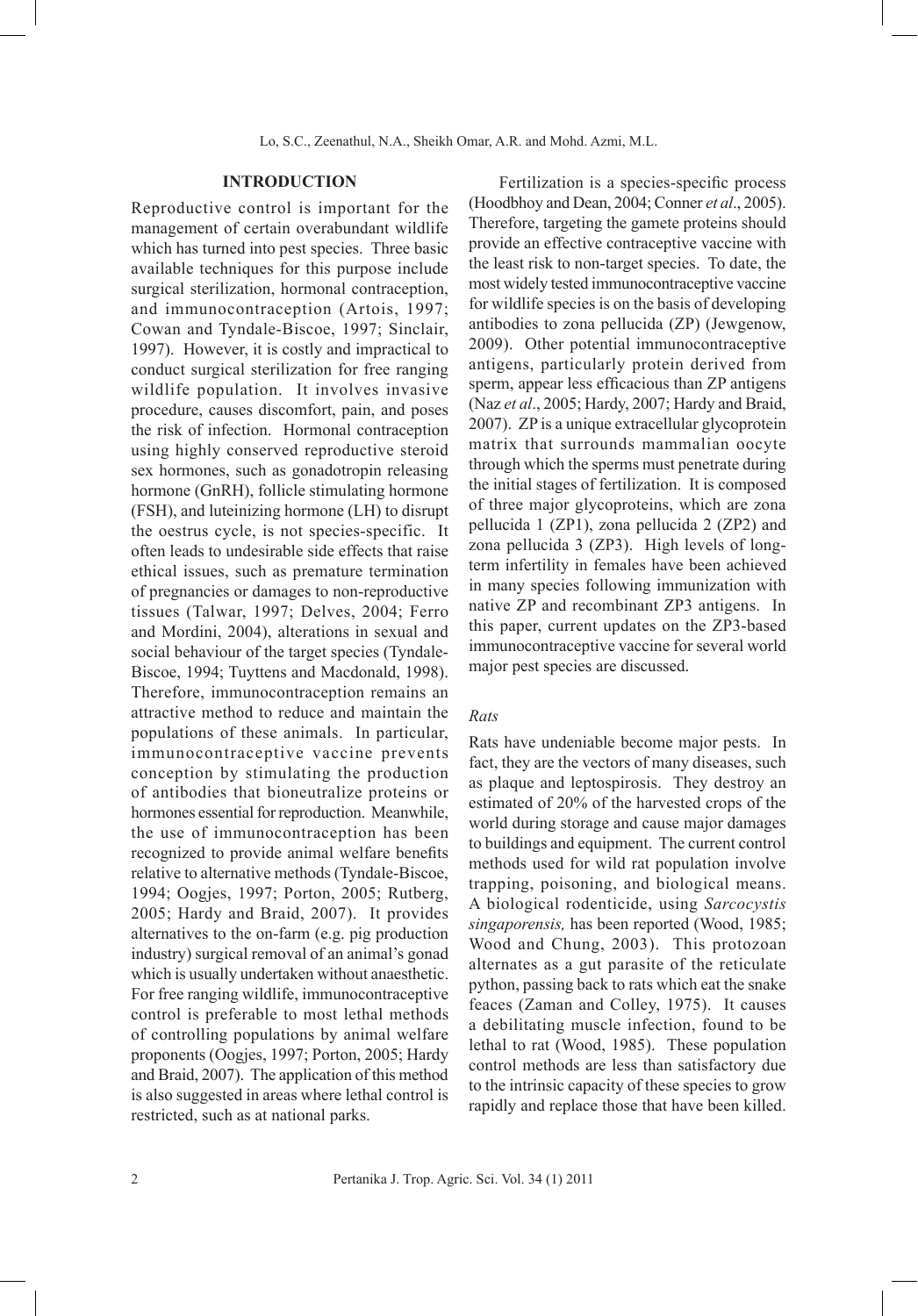Therefore, curbing the reproductive potential of the pest is a more effective approach in reducing the rat population densities.

In particular, Porcine ZP (PZP) has been extensively used for birth control studies due to its high availability at the abattoirs. Heteroimmunisation of PZP has been found to successfully reduce or inhibit fertility in several species (Wood *et al*., 1981; Mahi-Brown *et al*., 1985; Paterson *et al*., 1992). However, PZP has no fertility control effect on rats (Drell *et al*., 1984). Hence, 'self' ZP is required to suppress the fertility in rats. ZP3-based DNA immunocontraceptive vaccines have been previously developed in which the rat ZP3 glycoprotein (rZP3) is expressed under the control of the human cytomegalovirus (HCMV) immediate early promoter (Lai, 2004). The administration of this DNA vaccines resulted in reduction of an average litter size up to 90%, although the ZP3 antibody titre was significantly low. The ovarian dysfunction was characterized by excessive depletion of follicles and an increase in the number of oocyte-free cell clusters. In order to produce recombinant rZP3 that mimics the native glycoprotein in bulk, rZP3 cDNA was expressed in yeast. Vaccination with recombinant ZP3 protein, expressed by yeast cells stimulated strong antibody response, but no correlation between antibody titres and infertility was observed (Lai, 2004; Lo *et al*., 2009). Meanwhile, rZP3-DNA vaccine was coadministrated with Interleukin 4 (IL-4) to boost up the level of antibody response against ZP3 protein. However, a dramatic increase in the ZP antibody level did not enhance the efficacy but it further weakened its effectiveness in preventing fertilization.

An attempt to improve the potency of the rZP3-DNA vaccine is the incorporation of the Newcastle viral nucleoprotein (NP) to the DNA vaccine (Lai, 2004). The viral nucleoprotein served as an immunologic adjuvant in the form of fusion gene. Being an endogenous antigen, rZP3 is not highly antigenic on its own since it is recognized by the host as "self" molecules. The antigenicity of the rZP3 protein was

greatly improved when conjugated with NP because the NP portion is of viral origin, and thereby rendering the entire protein foreign and evoking a stronger cytotoxic T lymphocytes (CTL) response and a high level of antigen specific antibodies, mainly IgG2a subclass via cross priming (Yankauckas *et al*., 1993; Lai, 2004). This may increase the anti-ZP3 antibody production without affecting the cell mediated immune response, unlike the enhancement of antibody response by IL-4 which is sometimes accompanied by a suppression of cell-mediated immune response that is important to ensure permanent infertility. Furthermore, this improved rZP3-DNA vaccine has been found to produce a significant enhancement on the levels of ZP3 antibody. However, despite high ZP3 antibody titres, the vaccinated rats produced normal litter size. This might be due to certain epitopes, specifically the sperm receptor sites or those possessing contraceptive activities might be masked during protein folding when the larger NP protein was expressed as recombinant protein resulting in less capability to prevent pregnancy.

Although rZP3-based DNA immunocontaceptive vaccines has successfully reduced the number of rat populations to a certain extent, the need for booster vaccination raises both the economical and practical issues of using the DNA-based immunocontraceptive approach. Thus, viral vectors appear to be an ideal delivery system for an immunocontraceptive vaccine, especially for those antigens which are highly glycosylated and in which post-translational modification is important for the generation of immune responses to functionally important domains (Lai, 2004). The viral-based delivery system is practical and advantageous due to its long acting persisting nature in the populations even after a single exposure. Extensive *in vitro* studies on adenovirus and retrovirus ZP3 based immunocontraceptive vaccines have been successfully completed (Lo *et al*., 2006a: 2006b). Meanwhile, the experiment to test the effectiveness of these vaccines on reducing the rat population is underway.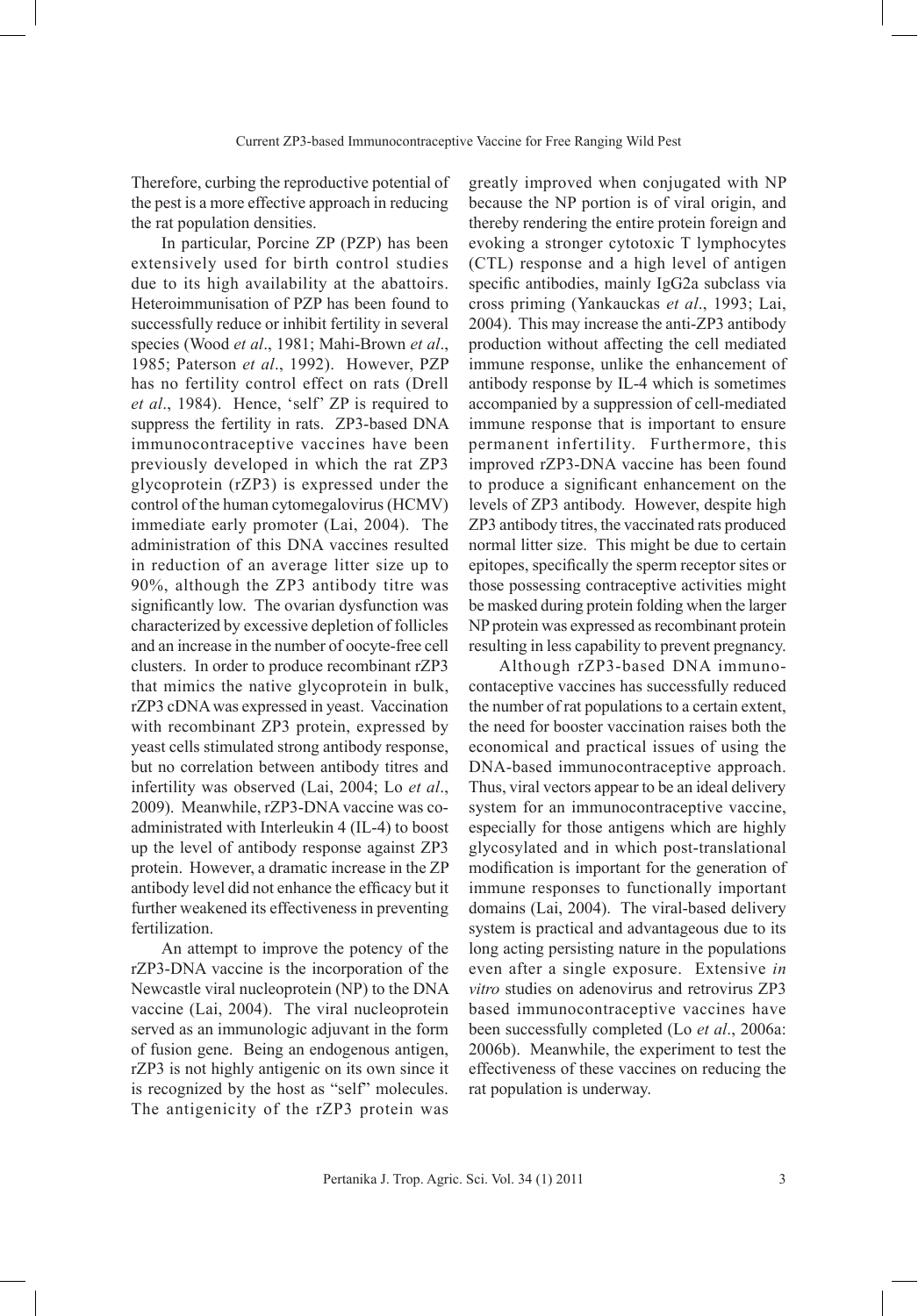#### *Mice*

Mice have also caused major damages worldwide. Globally, they have caused damages worth billions of dollars annually. Damages caused by mice in crops, such as rice (specifically in the temperate regions), currently form a major threat to humans. Wild mice in the southeastern grain-belt of Australia have been reported to cause great damages to crops and stored grain and have important social impacts on the rural communities (Redhead, 1988; Singleton *et al*., 1999: 2001; Ylönen, 2001). The current control methods used are apparently less than satisfactory. In more specific, these methods are either lethal, non-humane, and have caused negative side-effects through poisoning of non-target species. Thus, there is a need for continued evaluations and testing of novel approaches aimed at interrupting their fertility.

Mice heteroimmunized with porcine zona pellucida had no significant effect on reducing the mouse fertility (Sacco *et al*., 1981). Meanwhile, the immunization of certain mouse strains with ZP3 peptide (amino acid 330-342) stimulates autoimmune response and oophoritis (Rhim *et al*., 1992). The strain dependent nature reduces the usefulness of this ZP3 peptide in outbred mouse population (Millar *et al*., 1989; Rhim *et al*., 1992). In order to improve this vaccine, a synthetic peptide vaccine contained a 7-mer peptide represents amino acid 336- 342 which is immediately adjacent to the most hydrophilic portion of ZP3 and partially overlaps a region that contains a potential amphipathic α helix coupled with a carrier protein, keyhole limpet hemocyanin (KLH) (Millar *et al*., 1989) was studied. Mouse ZP3 (mZP3) is too small to produce antibodies on its own, so it was coupled to a larger protein (KLH) to increase antibody production. This vaccine induces antibody responses to both mZP3 and KLH. It gives long-term contraception without exhibiting ovarian histopathology. Targeting functional regions of the antigens not only reduces the undesirable side-effects, but it also increases the specificity of the vaccine. Contraceptive peptide epitopes with reduced side-effects and increased species specificity have been described. The selected mouse specific immunocontraceptive peptides have been determined to play a key role in reproduction. Mouse specific immunocontraceptive polyepitope vaccines, containing mouse specific epitopes for ZP1, ZP3, sperm protein 56 (SP56) and proliferin fused to maltose binding protein (MBP) produced in bacterial expression system, were found to have caused 40% fertility decrease in inoculated mice (Hardy *et al*., 2002). Meanwhile, conjugated peptides containing SP56, granulocytemacrophage colony-stimulating factor (GMCSF) and prolactin (PRL) elicited peptide-specific serum antibodies and reduced fertility by 50% (Hardy *et al*., 2004). Multiple peptide antigens could be coupled to immune enhancers to generate stronger immune responses. Furthermore, polyepitope vaccines closely mimic natural autoimmunity more closely, whereby the physiological effects require simultaneous immune responses against a number of different antigenic molecules (Bach *et al*., 1998; Hardy *et al*., 2004).

The viral-vectored immunocontraceptive vaccine was first demonstrated in mice using Ectromelia virus. The recombinant ectromelia virus expressed mouse zona pellucia 3 glycoprotein under the direction of a synthetic poxvirus early-late promoter (Jackson *et al*., 1998). A single inoculation with the recombinant virus into the footpad of BALB/c mice caused infertility in 70% of the mice for 5-9 months. Disruption of ovarian follicular development and the depletion of mature follicles without oophoritis were also observed (Jackson *et al*., 1998). Thus, to boost the immunological effect, a gene responsible for activation of interleukin 4 (IL-4) productions was incorporated into the recombinant ectromelia virus (Jackson *et al*., 2001; Ylönen, 2001). All the infected mice died one week after immunization. This recombinant virus was lethal without any contraceptive effect. Meanwhile, the addition of IL-4, which acts as a transmitter substance in inflammations, was aimed at strengthening the immune response. However, it had suppressed the function of the killer T cells to fight the inflammation and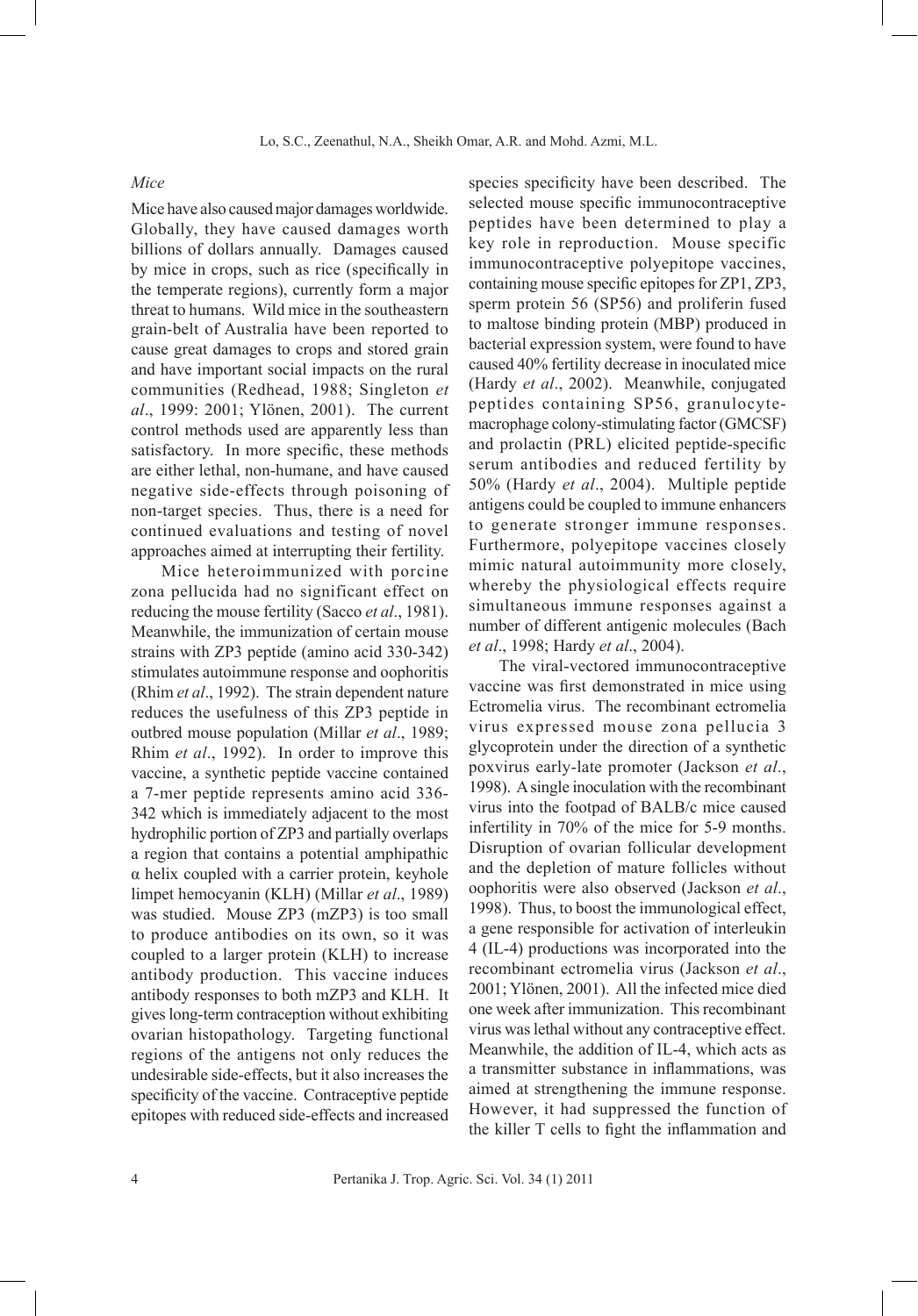infection of the treated mice and the expression of immune memory response (Ylönen, 2001).

Higher levels of infertility have been achieved by using recombinant murine cytomegalovirus (MCMV) to express the mZP3 glycoprotein at the immediate early 2 (*ie2*) region of the virus under the control of human cytomegalovirus immediate early (*ie1*) promoter (Chambers *et al*., 1999; Lloyd *et al*., 2003; Redwood *et al*., 2005; Hardy *et al*., 2006). MCMV is an attractive vector for fertility associated genes predominantly for its speciesspecificity and its capacity to infect mice with more than one strain of virus simultaneously (Booth *et al*., 1993; Shellam, 1994). It was also found to establish persistent and latent infection in mice with periodic reactivation (Osborn, 1982). A single inoculation of the recombinant MCMV expressing mZP3 antigen resulted in almost 100% infertility in mice up to 250 days. Persistent anti-ZP3 antibody production and profound changes of ovarian morphology have also been observed in the infected animals. However, in other studies, the innate resistance to MCMV in certain inbred mouse strains was found to significantly reduce the immunocontraceptive success (Chambers *et al*., 1999; Lloyd *et al*., 2007). Similarly, a prior exposure to MCMV could limit the immunocontraceptive effects of the recombinant MCMC vector expressing mZP3 (Gormana *et al*., 2008). The host resistant locus, *Cmv1* which controls the natural killer cell towards the MCMV was the key factor determining the vaccine efficacy. However, specific pathogen free outbred wild mice could be sterilized over 100 days to MCMV infection (Lloyd *et al*., 2007). This finding indicates that wild mice should be susceptible to recombinant MCMV-mZP3 infection. On the contrary, the recombinant MCMV-mZP3 showed no antifertility effects on rats. The lack of effect of the immunocontraceptive virus in closely related species indicates the species specificity of this vaccine in the non-host species (Smitha *et al*., 2005).

In a recent study, a range of protein or polyepitope antigens, associated with female reproductive processes expressed by MCMV, were tested for the sterilizing effects in mice (Redwood *et al*., 2007). The antigens tested were bone morphogenic protein 15 (BMP15), oviduct glycoprotein (OGP) and ubiquitintagged mZP3. Both BMP15 and OGP proteins were expressed within the reproductive system of female mice. In particular, the mZP3 was N-terminal ubiquitinated to improve CD8+ T cell responses and MHC class I antigen presentation (Rodriguez *et al*., 1997; Anderson and Barry, 2004). The experiment found that only full length mZP3 or ubiquitin-tagged mZP3 induced fertility in mice, but not BMP15 and OGP. Meanwhile, the expression of the mousespecific polyepitope antigens by species specific vector, MCMV might improve the safety of viral-vectored immunocontraceptive vaccine.

#### *European Red Fox* (Vulpes vulpes)

The European red fox is one of the major vertebrate pests in Australia. The overpopulation of the European red fox has posed a major threat to the survival of endangered native fauna, acted as reservoirs for exotic diseases, and caused a considerable impact on lamb production. Conventional methods for fox population control are by natural predators, commercial trapping, shooting or poisoning with strychnine, phosphorus, arsenic or 1080 (sodium fluoroacetate) (Tyndale-Bisco, 1994). Poisoning with '1080' baits requires repeated applications which need to be delivered into remote and inaccessible regions. This poison is also highly susceptible to non-target animals, such as dogs, and is therefore not suitable to use in the urban areas (Strive *et al*., 2006).

Fox ZPC (fZPC) antigens have been expressed with baculovirus system due to the lack of variable glycosylation and low yields of recombinant product in both yeast and bacteria expression systems (Bradly *et al*., 1997).

To date, the fZPC-based immunocontraceptive vaccine has been assessed in two viral vectors, namely the vaccinia virus and canine herpesvirus (CHV) vectors (Reubel *et al*., 2005; Strive *et al*., 2006). Recombinant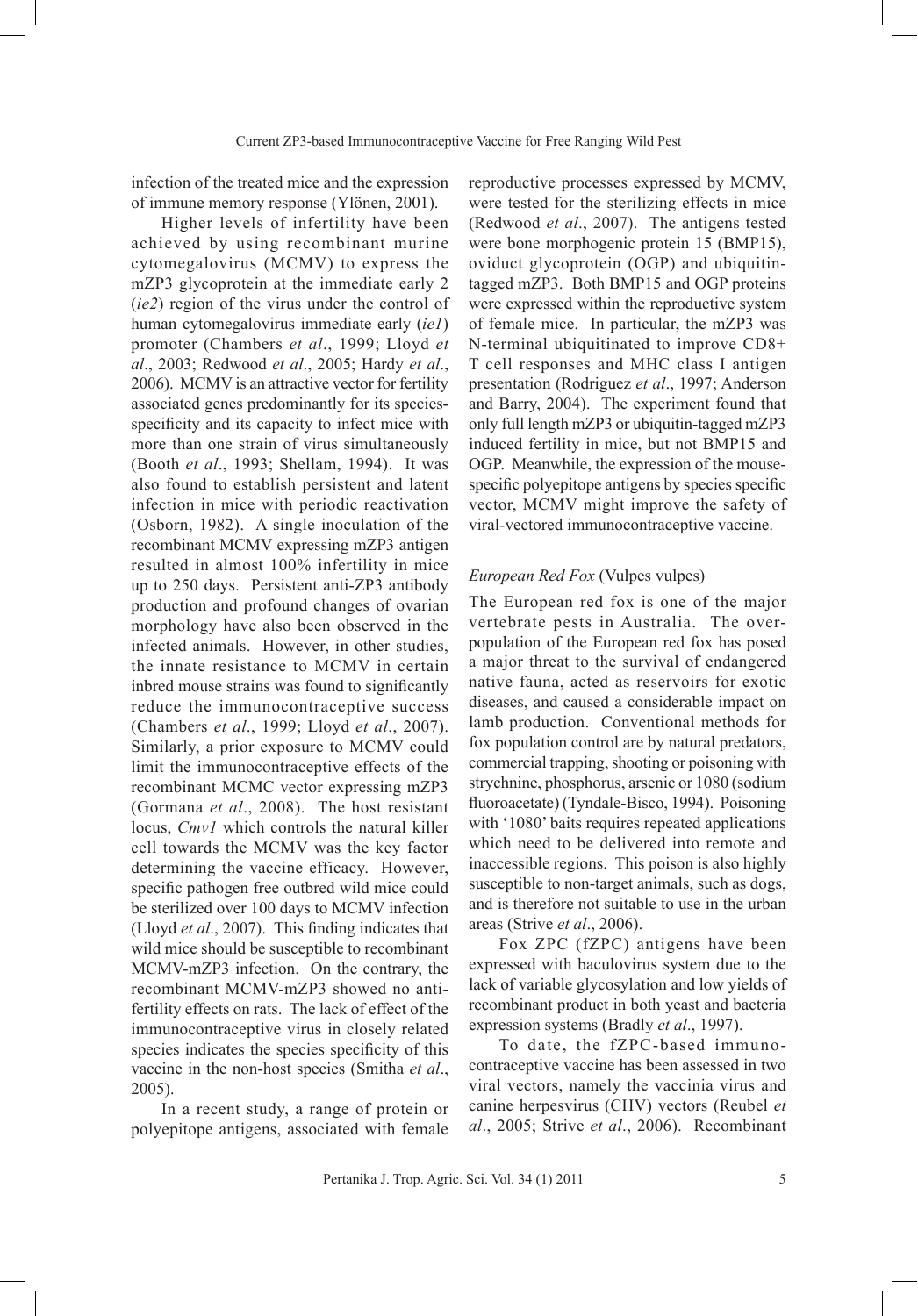vaccinia-based rabies vaccine has been used in the past two decade in Europe and North America to mitigate and prevent the spread of rabies in the European red foxes without any undesirable side-effects (Brochier *et al*., 1991; Masson *et al*., 1996). Therefore, vaccinia virus was studied to evaluate their anti-fertility potential in foxes. The recombinant fZPC vaccinia virus was constructed under the control of a synthetic late poxvirus (SLP) promoter to drive the expression of fZPC which was inserted within thymidine kinase (TK) gene locus of vaccinia virus (Reubel *et al*., 2005). All the recombinant viruses expressed fZPC in the cell culture but were highly attenuated in foxes *in vivo.* None of the treated foxes raised antibodies specific to the transgenes fZPC. Moreover, repeated administration of recombinant fZPC has been found to fail to induce ZPC specific antibodies but it developed a pronounced immune response to vaccinia virus proteins. It has been reported that the inactivation of the vaccinia virus thymidine kinase gene, caused by the transgene insertion into the viral genome, leads to the attenuation of the virus *in vivo* (Buller and Palumbo, 1992). In contrast, self antigens that are derived from homologous tissues can be less immunogenic, specifically when they are linked toincompatible viral carrier or promoter (Dunbar *et al*., 2001; Guevara-Patino *et al*., 2003; Reubel *et al*., 2005). Meanwhile, the absence of infectious virus in foxes indicates abortive infection and probably lack of virally expressed late proteins, including transgene due to the synthetic late promoter which is active only at the late stages of vaccinia virus replication. This may cause insufficient transgene expression to induce adequate immune responses against transgenic proteins. Therefore, a high expression of the transgene is required to overcome the poor immune responses to antifertility antigens in foxes.

Canine Herpesvirus is another viral vector that has been assessed for use in foxes (Reubel *et al*., 2001). The bacterial artificial chromosome (BAC) system has been used for CHV to facilitate vaccine development (Strive *et al*., 2006). The BAC-derived recombinant fZP3CHV vaccine was found to be highly attenuated *in vivo* and failed to induce antibody response against the fZPC protein, although high serum antibody levels against the CHV proteins were detected (Reubel *et al*., 2005; Strive *et al*., 2007). Attenuation was due to the presence of large amounts of additional BAC-related DNA incorporated into the viral genome and to the inactivation of the thymidine kinase gene (Strive *et al*., 2006).

Therefore, in order to improve BAC-derived CHV antifertility vaccines, the development of an improved TK positive, self-excisable CHV-BAC, that enables antigen expression from an intergenic region between the UL21 and UL22 genes within the CHV genome, was reported. In this study, the BAC-derived CHV-PZPC stably expressed the PZPC antigen (Strive *et al*., 2007). However, it was also highly attenuated *in vivo* and failed to induce anti-ZPC antibodies or infertility in foxes (Hardy *et al*., 2006).

## *European Rabbit* (Oryctolagus cuniculus)

The European rabbit (*Oryctolagus cuniculus*) is an introduced species in Australia. High fertility rate and over-abundance of the European rabbit have turned this species into a major vertebrate pest species in Australia and other countries. The species has specifically caused significant losses in agricultural production and severe environmental degradation (Holland and Jackson, 1994; Gu *et al*., 2003: 2004). The current methods used to reduce of rabbit populations are inhumane, non-species specific and met with only partial success (Holland and Jackson, 1994; Tyndale-Biscoe, 1994). Therefore, fertility control was suggested.

The effects of alloimmunization (rabbit ZP) and heteroimmunization (porcine ZP) on the fertility in rabbits were studied (Wood *et al*., 1981). A rabbit that was heteroimmunized with PZP induces serum antibodies to rabbit ZP antigens and caused infertility with ovarian degeneration and endocrine dysfunction (Wood *et al*., 1981; Skinner *et al*., 1984; Kerr *et al*., 1999). Meanwhile, the rabbit that was alloimmunized with the rabbit ZP did not elicit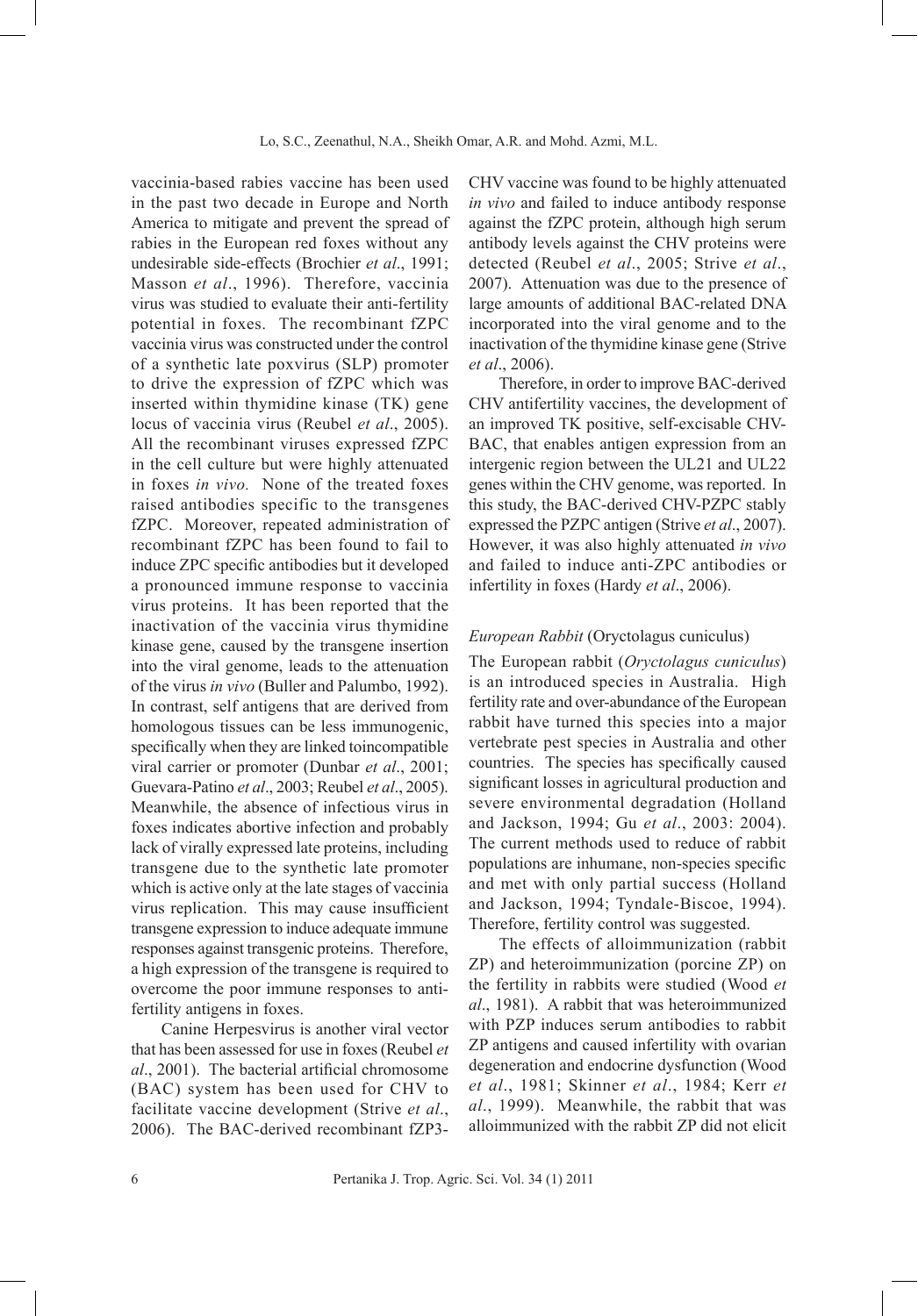a significant immune response and normal offspring were obtained (Wood *et al*., 1981; Skinner, 1987). The fertility levels were also found to be lower than those of the controls, but there was a considerable variability between animals. The fertility reduction rate was also found to be dependent on the state of solubilization of zona prior to immunization (Wood *et al.*, 1981).

In other attempts, an immunization of the female rabbits with bacterially expressed rabbit ZP did not develop detectable antibody level (Dunbar *et al*., 1994; Prasad, 1995). A recombinant myxoma virus expressing rabbit zona pellucida C (ZPC) caused 70% infertility in immunized rabbits for 30-35 days (Mackenzie *et al*., 2006). In a recent study, recombinant myxoma virus expressing rabbit ZPC under the control of a synthetic early/late promoter induced short-term infertility in 90-100% of the treated rabbits (Hardy *et al*., 2006).

#### *African Elephants* (Loxodonta africana)

During the twentieth century, the number of African elephants (*Loxodonta africana*) declined dramatically as a result of over-hunting, poaching for ivory, and the loss of habitat through human cultivation and settlement. In 1989, bans were placed on all international trades of elephant products, whereas the protection offered by legislation and the establishment of protected areas has eventually led to a remarkable recovery in the number of elephants (Hanks, 2006). Unfortunately, efforts to nurture the elephant populations have resulted in elephant overpopulation in several southern and eastern African countries. The resulting high elephant densities in Southern Africa have lead to vegetation and habitat destruction, degradation of the appearance and ecological functioning of the landscape, and thereby reducing biological diversity. Methods such as culling, translocation, range expansion, manipulation of water sources, and contraception are options that have been used to reduce elephant densities (van Aarde and Jackson, 2007). However, culling is greatly opposed due to the ethical and animal rights

concerns. Meanwhile, translocation is no longer a viable option due to high cost incurred, cumbersome, lack of suitable wildlife areas available and unrealistic to relocate thousands of animals per year (Colenbrander, 2003a).

With the increasing alarm, the assessment of elephant management in South Africa was conducted. Therefore, PZP immunocontraception for the elephant population control has been reported. The female elephants immunized with the whole porcine ZP developed antibodies that persisted for 12-14 months that were sufficient for an effective contraception in these animals (Fayrer-Hosken *et al*., 1997: 1999: 2000). In the first field trial, 56% of the vaccinated elephants were not pregnant (Bertschinger *et al*., undated). In the second trial, 80% of the inoculated elephants were not pregnant using a revised schedule (Bertschinger *et al*., undated). In more specific, the treated females did not conceive for up to 12 months. When a booster vaccination was given after a year, they remained sterile for up to two years with no deleterious effect on the ovary and cyclicity of the treated elephants (Fayrer-Hosken *et al*., 2000; Fayrer-Hosken, 2003). The trials have also proven that the vaccine is safe to use in pregnant elephants and it is reversible.

A follow-up phase was conducted at the Greater Makalali Private Game Reserve from 2000 and in the span of  $\sim$ 12 years. Forty-three percent of the treated female elephants underwent the 53-month inter-calving period with no early calving indicating 100% reproductive control (Delsink *et al*., 2003: 2004: 2007). This programme seemed to demonstrate that the PZP does not cause herd fragmentation, harassment by bulls, change in rank, and other negative behaviours. Interestingly, it has shown that the elephant anti-PZP antibodies preferentially recognize the theca cells in the primary and secondary follicles, but do not block fertilization in a porcine in vitro fertilization (IVF) system. Therefore, it is likely that the antibodies raised by PZP vaccination of elephant cows are not directed against the molecules involved in either the primary or secondary sperm-oocyte binding, but they exert their effects much earlier, i.e.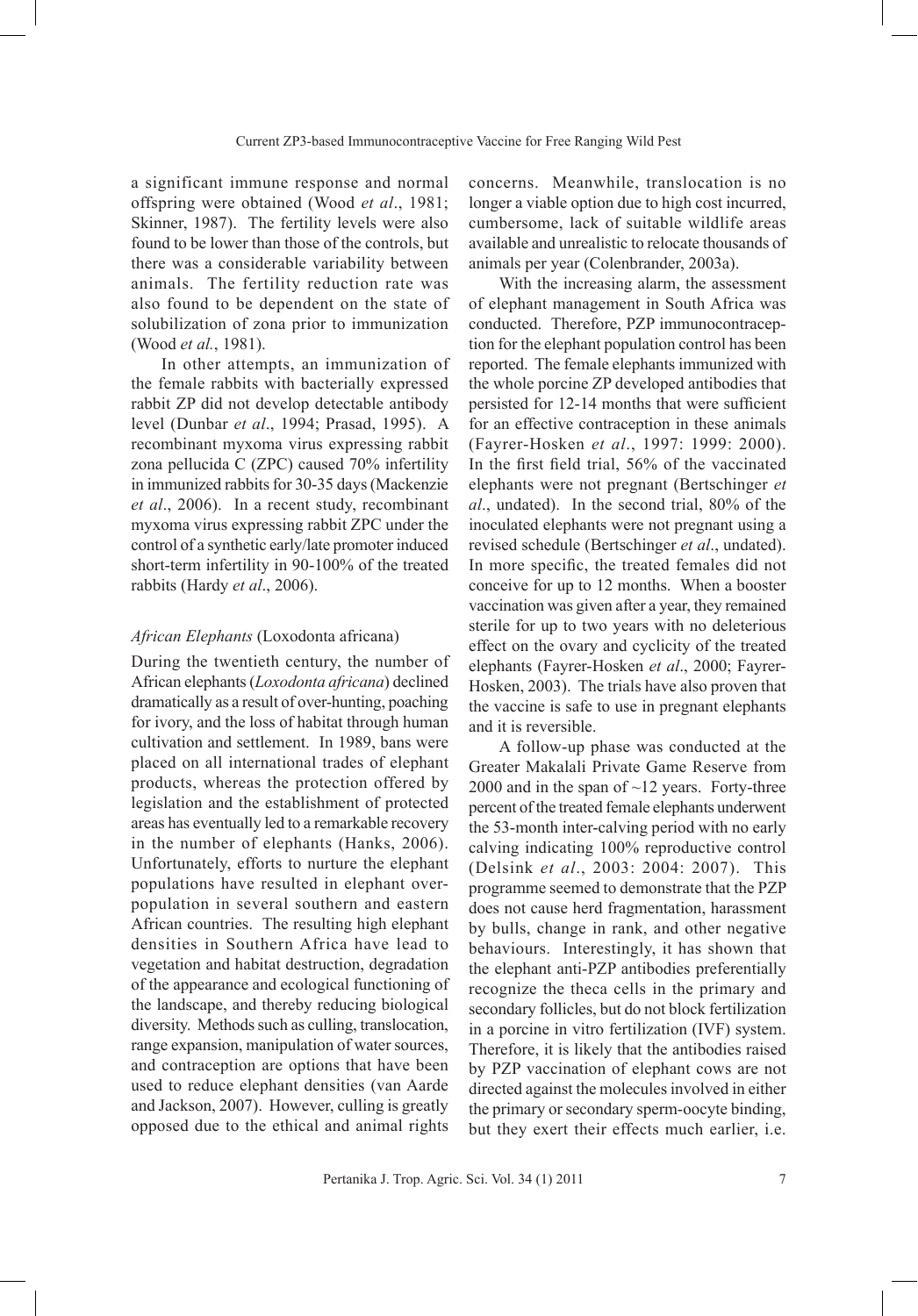during the development of the follicle and zona pellucida (Colenbrander *et al*., 2003b).

One of the obstacles for a large population control is the need to administer multiple boosters to individual animals (Kirkpatrick *et al*., 1997; Turner *et al*., 1997; Kirkpatrick and Rutberg, 2001; Perdok *et al*., 2007). In order to overcome this hurdle, a single administration (one-shot), with multiple slow releases PZP pellet vaccine, has recently been developed (Frayne and Hall 1999; Kirkpatrick and Rutberg 2001; Kirkpatrick, 2003). All the captive elephants immunized with the one-shot vaccine were found to develop antibody titres that were better than with the conventional vaccine. In fact, this one-shot vaccine can greatly save the cost of contraception (single darting instead of triple darting) and provide a more feasible contraceptive treatment for larger populations of elephants.

#### *White-tailed Deer* (Odocoileus virginianus)

The over-population of the white-tailed deer (*Odocoileus virginianus*) has become a serious problem in many areas of the United States, particularly in the northern and eastern parts of the United States. Their adaptability, acute senses, and other physical attributes have enabled them to boom in the wilderness and metropolitan suburbs. Meanwhile, problems associated with over-abundance of white-tailed deer pose adverse effects to ecological communities, economic losses from crop damage, damages to ornamental plantings, damages to automobile, and injuries due to deer and vehicle collisions, as well as spread of Lyme disease from deer ticks (Anthony *et al*., 2000). Methods such as sport hunting, sharpshooting, and trap-and-kill have traditionally been used to maintain white-tailed deer populations. However, public opposition and municipal ordinances make these lethal methods illegal in some locations (Kellert, 1991). Surgical sterilization not only prolongs the breeding season of the female animals, it also requires licensed veterinarians and thus increases the cost incurred for this method. Thus, the fertility control seems to be a potential resolution to control the population of deer. Early studies of deer fertility control used synthetic steroid hormones, primarily melengestrol acetate (MGA), diethylstilbestrol (DES), administered either orally, through implant or infection (Harder and Peterle, 1974; Bell and Peterle, 1975; Matschke, 1977a, b: 1980; Roughton, 1979). However, this vaccine requires capture, immobilization and daily exposure of the agent to the animals. Deer are prey for several species, including human, and therefore, synthetic steroid contraceptives vaccine which resist biodegradation are unfavourable as a deer contraceptives agent.

Immunocontraception is a potential possibility for a more permanent solution. The first successful, remotely delivered immunocontraception in captive, unrestrained whitetailed deer using porcine zona pellucida antigen was reported (Turner *et al*., 1992). All the PZP treated did not produce fawn but showed extended estrous cycle. The PZP protein was metabolized prior to ingestion or excretion; therefore, it could not be passed through food chain to the predators. In the first field test, single PZP inoculation provided limited contraceptive effect ( $\leq 20\%$ ) and it was also found to yield full contraceptive effect (70- 100%) with two inoculations. Meanwhile, a single annual booster inoculation in the second year reduced fertility to 20% thereafter. The second large scale field trial, with free-roaming deer that were acclimatized to human presence, revealed that only 28% of the does which had received the initial two inoculations produced fawns (Kirkpatrick *et al*., 1997).

The possibility for the use of one inoculation PZP vaccine in a two injection protocol was examined (Kirkpatrick *et al*., 1997). Does were given an initial inoculation of native PZP and an osmotic mini-pump that continuously released PZP for 28 days implanted subcutaneously in the neck. The continuous release of PZP elevated the antibody titres to contraceptive levels (Turner *et al*., 1996; Kirkpatrick *et al*., 1997).

The long-term effects of the PZP vaccine on the white-tailed deer were also studied. In particular, the PZP treated does have a 76%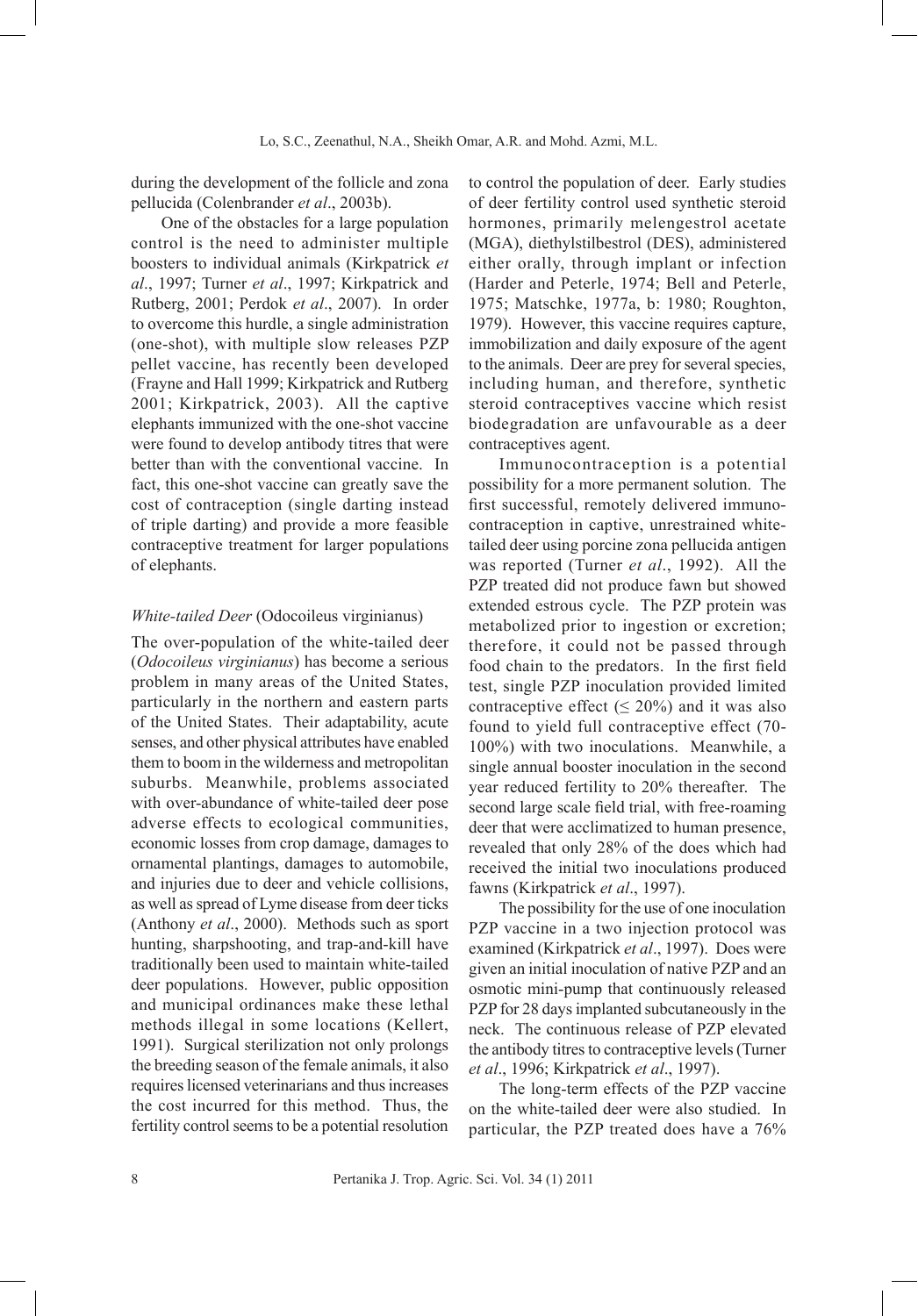reduction of fawning rate in 6 years. The deer remained infertile for 1-4 years after the booster. Infertility is directly related to the antibody titres to the PZP. In addition, an increase in estrous cycles also leads to prolonged breeding seasons in the treated does. The ovarian follicular cycle continued to produce ovulatory follicles in the PZP treated does but conception failed to occur. This suggests that the oocytes exposed to immune serum from PZP treated does is less capable of binding spermatozoa (Way *et al*., 1999; Killian and Miller, 2000). It is also possible that infertility results from the failure of a normal corpus luteum to develop sustain pregnancy due to the lower level of serum progesterone concentrations during the luteal phase (Miller *et al*., 1999).

In another study, the peptides that reacted with sera from infertile deer, including six peptides from ZP1 and six peptides from ZP3, were selected and produced to test the immunogenicity and immunocontraception in deer. The ZP3 peptides pin 46-54 (ZP3 279- 332) induced high antibody titres towards PZP but does were found to have remained fertile. Meanwhile, ZP1 peptides pin 10–16 (ZP1 79–130) induced lower titres, but deer exhibited multiple estrus cycle and infertility. A less consistent response to PZP peptides as compared to whole molecules of native PZP was possibly due to the smaller peptides which did not contain sufficient T cell epitopes to ensure a sufficient binding by MHC and presentation to T cells to stimulate immunocontraception response (Miller and Killian, 2002). It is important to note that peptides will need to be coupled with a larger protein carrier or included sufficient T cells epitopes to provide sufficient T cells stimulation. Moreover, the three dimensional confirmation and glycosylation of the synthesized peptides may have been altered (Miller and Killian, 2002).

Although several previous studies reported the success of the PZP immunocontraception in white-tailed deer with minimal health side-effect but Curtis *et al.* (2007) identified pathophysiology resulting from the PZP treatment. Most of the does were detected with granulomas at injection sites, even after 2 years of the treatment. The majority of the treated does developed eosinophilic oophorities in ovaries. The ovarian ZP antigens presented to the immune system stimulated release of chemokines which attracted eosinophils. Then, the eosinophils stimulated inflammatory response in the ovary (Curtis *et al*., 2007). It was found that the does without oophoritis revaccinates, with the last booster, had the greatest reduction in normal secondary follicles. This condition has been related to inhibited ovarian function, abnormal cycling, and suppressed progesterone levels (Skinner *et al*., 1984; Mahi-Brown *et al*., 1988; Dunbar *et al*., 1989; Sacco *et al*., 1991; Dunbar *et al*., 2001; Stoops *et al*., 2006; Curtis *et al*., 2007).

Efforts to control overabundant of the white-tailed deer with a long lasting single dose contraceptive vaccine, SpayVac®, have been carried out. SpayVac® consist liposome with encapsulated intact PZP. A single dose of SpayVac® was highly effective for more than 2 years but the practical application is limited to small enclosed areas due to high labour cost (Locke *et al*., 2007).

#### **CONCLUSIONS**

It can therefore be concluded that immunocontraception is an attractive and ethically supported alternative for animal control as it is more humane and less invasive. The effectiveness of this particular method has been studied in captive and small population of free-ranging wildlife animals. Nonetheless, further research is needed to safely apply immunocontraception to over-abundant free ranging wildlife populations. Parameters that require crucial considerations are needed with regard to the distribution of the species under study, whether large scale or localised control is desired, and the issue of directed specificity with regard to other species. Antigens that are highly conserved between the species should be avoided. Besides, specificity can also be built within the vaccine which might include the target antigen or epitopes, microbial or other delivery vector. Ideally, a potential immunocontraceptive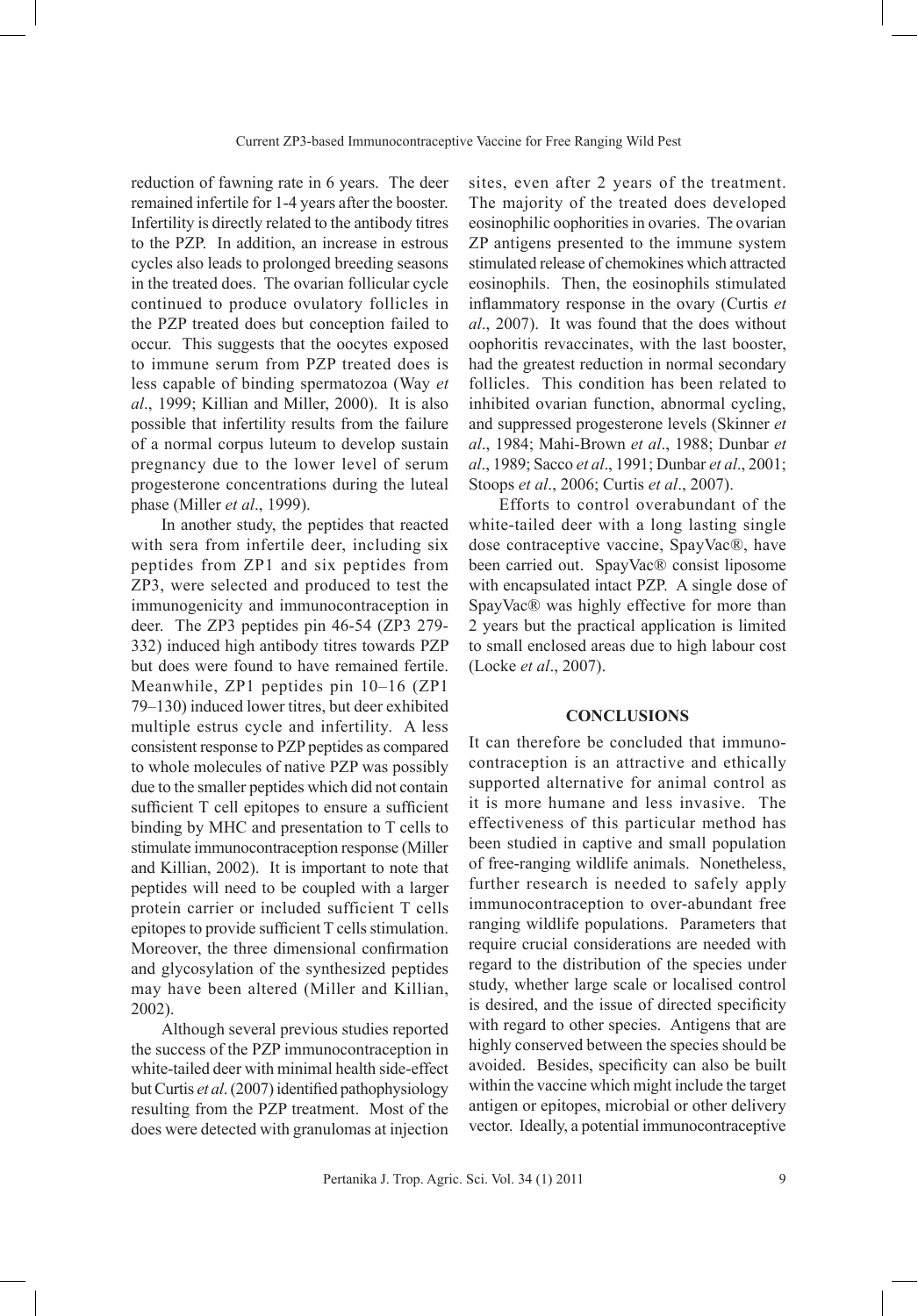vaccine that induces infertility should not cause ovarian dysfunction and significant health sideeffects. Different vaccine delivery systems, such as dart delivery, disseminating viral vectors and oral bait systems, have been assessed to ensure that the immunocontraceptive vaccine is capable of inducing a long-lasting immune response to a high percentage of the target wildlife population. Moreover, it is vital that all public concerns and legal requirements in relation to the risks of disseminating genetically modified organism are adequately addressed during the development phase and prior to any environmental release. If issues such as long-term efficacy and safety, the requirement for booster vaccinations, the use of adjuvants and high production cost can be resolved, immunocontraceptive vaccines will then be able to provide consistent, long-term infertility after a single inoculation, and offer realistic alternatives to free ranging wildlife population control in the near future.

#### **ACKNOWLEDGEMENTS**

Our research on immunocontraceptive control of rats was supported by the e-science fund, through MOSTI grant 02-01-04-SF0868.

#### **REFERENCES**

- Andersson, H.A. and Barry, M.A. (2004). Maximizing antigen targeting to the proteosome for genebased vaccines. *Molecular Theraphy*, *10*(3), 432-446.
- Anthony, J.D., Kurt, C.V., Paul, D.C.C. and Scott, E. (2000). Managing White-Tailed Deer in Suburban Environments: A Technical Guide. A publication of Cornell Cooperative Extension, the Wildlife Society-Wildlife Damage Management Working Group, and the Northeast Wildlife Damage Research and Outreach Cooperative.
- Artois, M. (1997). Managing a problem of wildlife in the "Old World": A veterinary perspective. *Reproduction*, *Fertility and Development*, *9*, 17-25.
- Bach, J.F., Koutouzov, S. and van Endert, P.M. (1998). Are there unique autoantigens triggering

autoimmune diseases? *Immunological Reviews*, *164*, 139-155.

- Bell, R.L. and Peterle, T.J. (1975). Hormone implants control reproduction in white-tailed deer. *Wildlife Society Bulletin*, *3*, 152-156.
- Bertschinger, H.J., Kirkpatrick, J.F., Fayrer-Hosken, R.A., Grobler, D. and van Altena, J.J. (Undated). Immunocontraception of African elephants using porcine zona pellucida vaccine. Retrieved from http://elephantpopulationcontrol.library.uu.nl/ paginas/txt06.html.
- Booth, T.W., Scalzo, A.A., Carrello, C., Lyons, P.A., Farrell, H.E., Singleton, G.R. and Shellam, G.R. (1993). Molecular and biological characterization of new strains of murine cytomegalovirus isolated from wild mice. *Archives of Virology*, *132*, 209-220.
- Bradley, M.P., Hinds, L.A. and Bird, P.H. (1997). A bait-delivered immunocontraceptive vaccine for the European red fox (*Vulpes vulpes*) by the year 2002? *Reproduction*, *Fertility and Development*, *9*(1), 111-116.
- Brochier, B., Kieny, M.P., Costy, F., Coppens, P., Bauduin, B., Lecocq, J.P., Languet, B., Chappuis, G., Desmettre, P. and Afiademanyo, K. *et al*. (1991). Large-scale eradication of rabies using recombinant vaccinia rabies vaccine. *Nature*, *354*(6354), 520-522.
- Buller, R.M. and Palumbo, G.J. (1992). Safety and attenuation of vaccinia virus. In M.M. Binns and G.L. Smith (Eds.), *Recombinant poxviruses* (pp. 235-267). Boca Raton: CRC.
- Chambers, L.K., Lawson, M.A. and Hinds, L.A. (1999). Biological control of rodents-the case for fertility control using immunocontraception. In G. Singleton *et al*. (Eds.), *Ecologically-based rodent management* (pp. 215-242). Australian Centre for International Agricultural Research, Canberra.
- Colenbrander, B. (2003a). In B. Colenbrander, J. De Gooijer, R. Paling, S.S. Stout, T. Stout and W.R. Allen (Eds.), *Proceedings of an Expert Consultation on the Control of Wild Elephant Populations* (p. 7). Beekbergen, Netherlands.
- Colenbrander, B., Bertschinger, H.J. and Stout, T.A.E. (2003b). Immunocontraception of elephants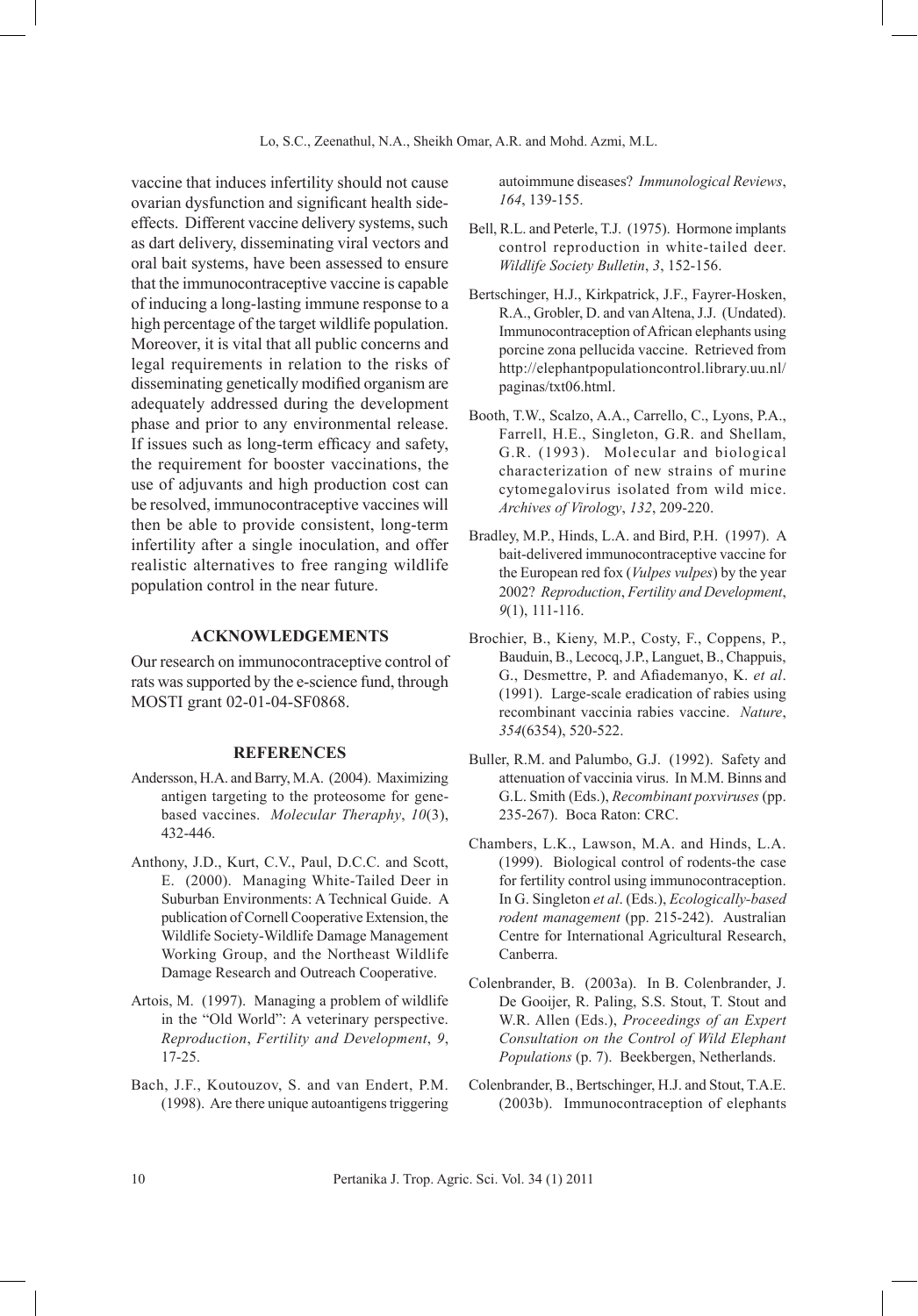using porcine zona pellucida vaccination. EU-Asia Link Project Symposium "Managing the Health and Reproduction of Elephant Populations in Asia" (pp. 117-119). Bangkok, Thailand.

- Conner, S.J., Lefievre, L., Hughes, D.C. and Barratt, C.L. (2005). Cracking the egg: Increased complexity in the zona pellucida. *Human Reproduction*, *20*, 1148-1152.
- Cowan, P.E. and Tyndale-Biscoe, C.H. (1997). Australia and New Zealand mammal species considered to be pests or problems. *Reproduction*, *Fertility and Development*, *9*, 27-36.
- Curtis, P.D., Richmond, M.E., Miller, L.A. and Quimby, F.W. (2007). Pathophysiology of white-tailed deer vaccinated with porcine zona pellucida immunocontraceptive. *Vaccine*, *25*, 4623-4630.
- Delsink, A.K. (2003). Contraception of African elephant cows in two private conservancies using porcine zona pellucida vaccine and the control of aggressive behaviour in elephant bulls with a GNRH vaccine. In B. Colenbrander, J. De Gooijer, R. Paling, S.S. Stout, T. Stout and W.R. Allen (Eds.), *Proceedings of an Expert Consultation on the Control of Wild Elephant Populations* (pp. 43-45). Beekbergen, Netherlands.
- Delsink, A.K., Bertschinger, H.J., Kirkpatrick, J.F., Grobler, D., van Altena, J.J. and Slotow, R. (2004). The preliminary behavioural and population dynamic response of African elephants to immunocontraception. *Proceedings of the 15th Symposium on Tropical Animal Health and Reproduction: Management of Elephant Reproduction* (pp. 31)*. Utrecht*, *Netherlands.*
- Delsink, A.K., van Altena, J.J., Grobler, D., Bertschinger, H., Kirkpatrick, J.F. and Slotow, R. (2007). Implementing immunocontraception in free-ranging African elephants at Makalali Conservancy. *Journal of the South African Veterinary Association*, *78*(1), 25-30.
- Delves, P.J. (2004). How far from a hormone-based contraceptive vaccine? *Journal of Reproductive Immunology*, *62*, 69-78.
- Drell, D., Wood, D., Bundman, D. and Dunbar, B.S. (1984). Comparison of the immunological response in rats and rabbits to porcine zona pellucida. *Biology of Reproduction*, *30*, 445-457.
- Dunbar, B.S., Lo, C., Powell, J. and Stevens, V.C. (1989). Use of a synthetic peptide adjuvant for the immunization of baboons with denatured and deglycosylated pig zona pellucida glycoproteins. *Fertility and Sterility*, *52*(2), 311-318.
- Dunbar, B.S., Avery, S., Lee, V., Prasad, S., Schwahn, D., Schwoebel, E., Skinner, S. and Wilkins, B. (1994). The mammalian zona pellucida: Its biochemistry, immunochemistry, molecular biology, and developmental expression. *Reproduction*, *Fertility and Development*, *6*, 331-347.
- Dunbar, B.S., Prasad, S., Carino, C. and Skinner, S.M. (2001). The ovary as an immune target. *Journal of the Society for Gynecologic Investigation*, *8*(suppl. 1), S43-48.
- Fayrer-Hosken, R.A., Brooks, P., Kirkpatrick, J.F., Bertsschinger, H.J., Raath, J.P. and Soley, J.M. (1997). Potential of the porcine zona pellucida (PZP) being an immunocontraceptive agent for elephants. *Theriogenology*, *47*, 397.
- Fayrer-Hosken, R.A., Bertsschinger, H.J., Kirkpatrick, J.F., Grobler, D., Lamberski, N., Honnneyman, G. and Ulrich, T. (1999). Contraceptive potential of the porcine zona pellucida vaccine in the African elephant (*Loxodonta africana*). *Theriogenology*, *52*, 835-846.
- Fayrer-Hosken, R.A., Grobler, D., Van Altena, J.J., Bertschinger, H.J. and Kirkpatrick, J.F. (2000). Immunocontraception of African elephants, a humane method to control animal populations without behavioural side effects. *Nature*, *407*, 149.
- Fayrer-Hosken, R.A. (2003). Elephant immunocontraception. In B. Colenbrander, J. De Gooijer, R. Paling, S.S. Stout, T. Stout and W.R. Allen (Eds.), *Proceedings of an Expert Consultation on the Control of Wild Elephant Populations* (p. 27). Beekbergen, Netherlands.
- Ferro, V.A. and Mordini, E. (2004). Peptide vaccines in immunocontraception. *Current Opinion in Molecular Therapeutics*, *6*, 83-89.

Pertanika J. Trop. Agric. Sci. Vol. 34 (1) 2011 11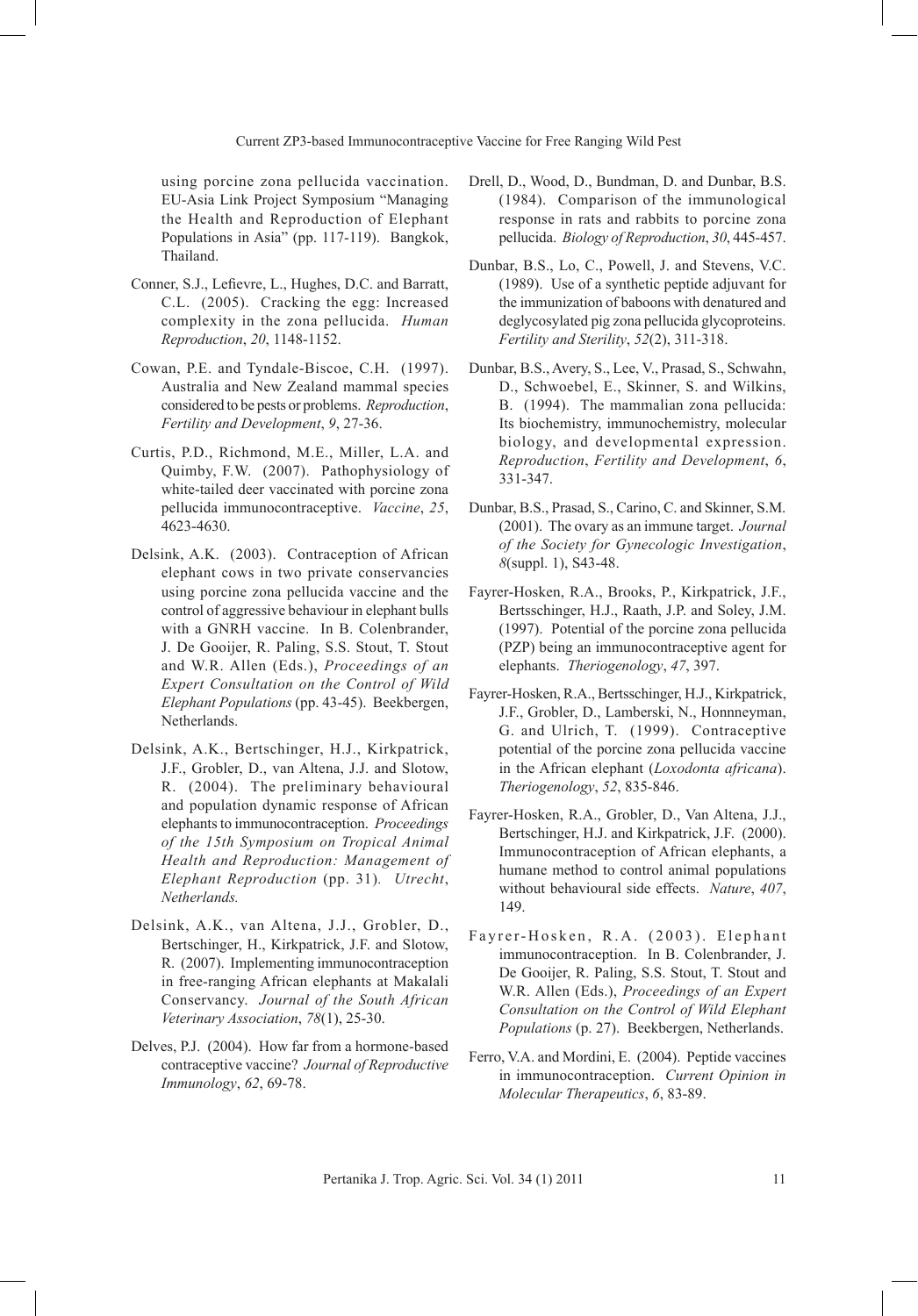- Frayne, J. and Hall, L. (1999). The potential use of sperm antigens as targets for immunocontraception: Past, present and future. *Journal of Reproductive Immunology*, *43*, 1-33.
- Gormana, S., Lloyd, M.L., Smith, L.A., McWhorter, A.R., Lawson, M.A., Redwood, A.J. and Shellam, G.R. (2008). Prior infection with murine cytomegalovirus (MCMV) limits the immunocontraceptive effects of an MCMV vector expressing the mouse zona pellucida-3 protein. *Vaccine*, *26*, 3860-3869.
- Gu, W., Holland, M., Janssens, P. and Kerr, P. (2003). Antibody response in the female rabbit reproductive tract to influenza haemagglutinin encoded by a recombinant myxoma virus. *Virology*, *313*, 286-295.
- Gu, W., Holland, M., Janssens, P., Seamark, R. and Kerr, P. (2004). Immune response in rabbit ovaries following infection of a recombinant myxoma virus expressing rabbit zona pellucida protein B. *Virology*, *318*, 516-523.
- Guevara-Patino, J.A., Turk, M.J., Wolchok, J.D. and Houghton, A.N. (2003). Immunity to cancer through immune recognition of altered self: Studies with melanoma. *Advances in Cancer Research*, *90*, 157-177.
- Hanks, J. (2006). A troubled past. *Africa Geographic*, *14*(3), 34-35.
- Harder, J.D. and Peterle T.J. (1974). Effect of diethylstilbestrol on reproductive performance of white tailed deer. *Journal of Wildlife Management*, *38*, 183-196.
- Hardy, C.M., Pekin, J. and Have, J. (2002). Mousespecific immunocontraceptive polyepitope vaccines. *Reproduction Supply*, *60*, 19-30.
- Hardy, C.M., Clydesdale, G. and Mobbs, K.J. (2004). Development of mouse-specific contraceptive vaccines: Infertility in mice immunized with peptide and polyepitope antigens. *Reproduction*, *128*, 395-407.
- Hardy, C.M., Hinds, L.A., Kerr, P.J., Lloyd, M.L., Redwood, A.J., Shellam, G.R. and Strive, T. (2006). Biological control of vertebrate pests using virally vectored immunocontraception. *Journal of Reproductive Immunology*, *71*, 102- 111.
- Hardy, C.M. (2007). Current status of virally vectored immunocontraception for biological control of mice*.* In S.K. Gupta, K. Koyama and J.F. Murray (Eds.), Society of Reproduction and Fertility Supplement Number 63. *Gamete biology: Emerging frontiers in fertility and contraceptive development* (pp. 495-506). UK: Nottingham University Press.
- Hardy, C.M. and Braid, A.L. (2007). Vaccines for immunological control of fertility in animals. *Rev. sci. tech. Off. Int. Epiz.*, *26*(2), 461-470.
- Holland, M.K. and Jackson, R.J. (1994). Virusvectored immunocontraception for control of wild rabbits: identification of target antigens and construction of recombinant viruses. *Reproduction*, *Fertility and Development*, *6*(5), 631-642.
- Hoodbhoy, T. and Dean, J. (2004). Insights into the molecular basis of sperm-egg recognition in mammals. *Reproduction*, *127*, 417-422.
- Jackson, R.J., Maguire, D.J., Hinds, L.A. and Ramshaw, I.A. (1998). Infertility in mice induced by a recombinant ectromelia virus expressing mouse zona pellucida glycoprotein 3. *Biology of Reproduction*, *58*, 152-159.
- Jackson, R.J., Ramsay, A.J., Christensen, C.D., Beaton, S., Hall, D.F. and Ramshaw, I.A. (2001). Expression of mouse interleukin-4 by a recombinant Ectromelia virus suppresses cytolytic lymphocyte responses and overcomes genetic resistance to mousepox. *Journal of Virology*, *73*, 1205-1210.
- Jewgenow, K. (2009). Immunocontraception in wildlife animals. In W.K.H. Krause and R.K. Naz (Eds.), *Immune fertility* (pp. 209-221).
- Kellert, S. (1991). Changes in deer management and public attitudes. In S. Lieberman (Ed.), *Current issues in deer management in urbanizing regions*. U.S. Humane Soc., Washington, D.C., Princeton Univ. Press, Princeton, N.J. In Press.
- Kerr, P.J., Jackson, R.J., Robinson, A.J., Swan, J., Silvers, L., French, N., Clarke, H., Hall, D.F. and Holland, M.K. (1999). Infertility in female rabbits (*Oryctolagus cuniculus*) alloimmunized with the rabbit zona pellucida protein ZPB either as a purified recombinant protein or expressed by recombinant myxoma virus. *Biology of Reproduction*, *61*, 606-613.

12 Pertanika J. Trop. Agric. Sci. Vol. 34 (1) 2011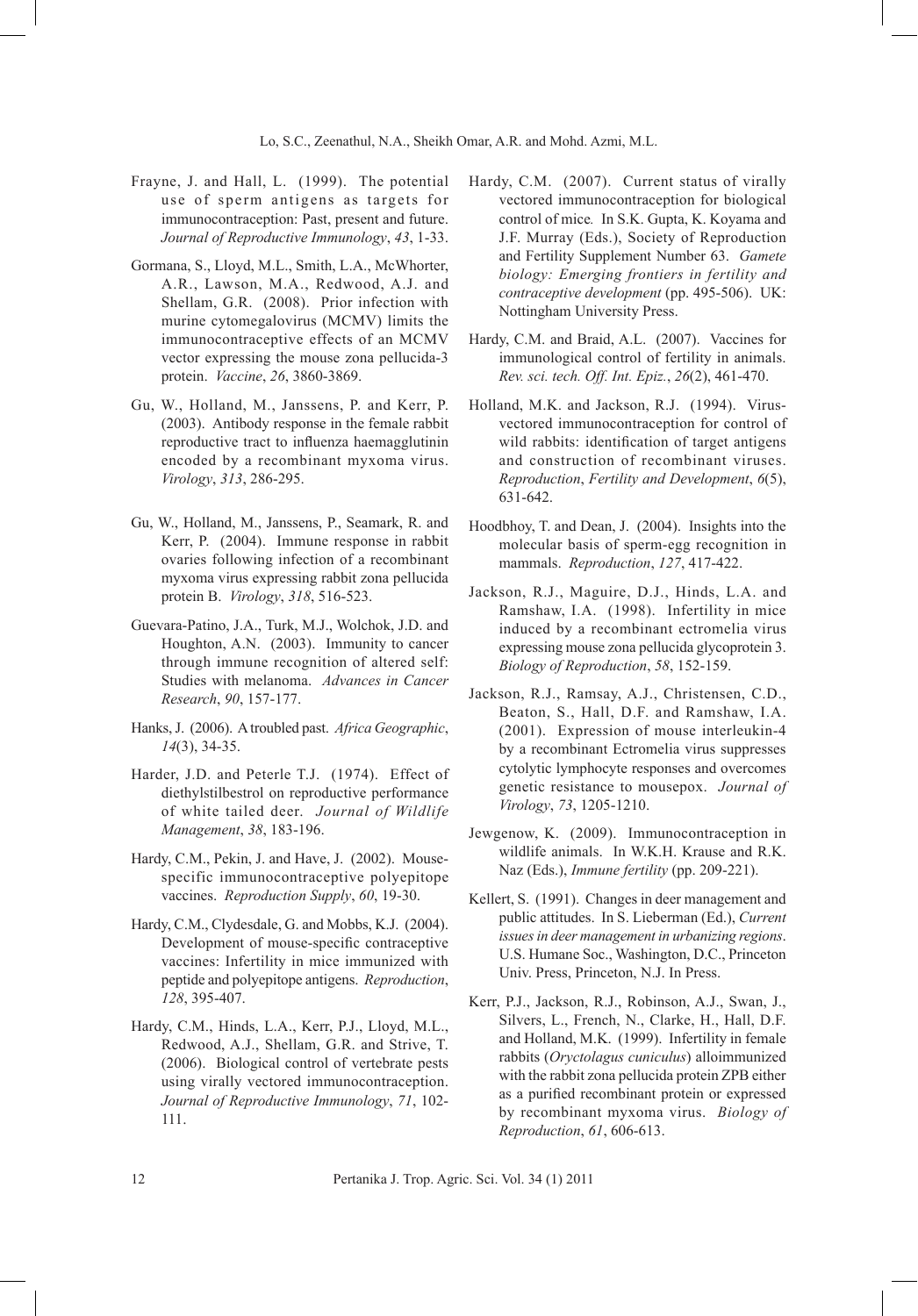- Killian, G.J. and Miller, L.A. (2000). Behavioral observations and physiological implications for white-tailed deer treated with two different immunocontraceptives. Wildlife Damage Management, Internet Center for Wildlife Damage Management Conferences-Proceedings (pp. 283-291).
- Kirkpatrick, J.F., Turner Jr., J.W., Liu, I.K.M., Fayrer-Hosken, R. and Rutberg, A.T. (1997). Case studies in wildlife immunocontraception: Wild and feral equids and white-tailed deer. *Reproduction*, *Fertility and Development*, *9*, 105-110.
- Kirkpatrick, J.F. and Rutberg, A.T. (2001). Fertility control in animals, from mortality control to fertility control (chapter 12). In D. Salem and A. Rowan (Eds.), *The state of the animals* (pp. 183-198). Humane Society Press.
- Kirkpatrick, J.F. (2003). Elephant contraception: Looking beyond the pharmacology. In B. Colenbrander, J. De Gooijer, R. Paling, S.S. Stout, T. Stout and W.R. Allen (Eds.), *Managing African elephant populations: Act or let die? Proceedings of an Expert Consultation on the Control of Wild Elephant Populations* (pp. 43- 44). Beekbergen, Netherlands.
- Lai, K.Y. (2004). Development of an immunocontraceptive vaccine for biocontrol of rats. PhD. Thesis, Universiti Putra Malaysia.
- Lloyd, M.L., Shellam, G.R., Papadimitriou, J.M. and Lawson, M.A. (2003). Immunocontraception is induced in BALB/c mice inoculated with murine cytomegalovirus expressing mouse zona pellucida 3. *Biology of Reproduction*, *68*, 2024-2032.
- Lloyd, M.L., Nikolovski, S., Lawson, M.A. and Shellam, G.R. (2007). Innate antiviral resistance influences the efficacy of a recombinant murine cytomegalovirus immunocontraceptive vaccine. *Vaccine*, *25*, 679-690.
- Lo, S.C., Lai, K.Y., Zeenathul, N.A. and Mohd. Azmi, M.L. (2006a). Retroviral-based approach for pest control. *9th A-IMBN Conference 16th MSMBB Scientific Meeting*. From genomics and proteomics to translational initiatives (pp. 49). Kuala Lumpur, Malaysia.
- Lo, S.C., Lai, K.Y., Zeenathul, N.A. and Mohd. Azmi, M.L. (2006b). An approach towards viral-

vectored immunocontraception for rat models. *18th Veterinary Association in Malaysia Scientific Congress 2006*. Enhancing knowledge for advancement in animal health and production. (pp. 201-202). Kuala Lumpur, Malaysia.

- Lo, S.C., Zeenathul, N.A., Lai, K.Y., Sheikh Omar, A.R. and Mohd. Azmi, M.L. (2009). Production of recombinant rat ZP3 immunocontraceptive vaccine in yeast, *Pichia pastoris* for fertility control.  $18<sup>th</sup>$  Scientific Meeting. "Reflecting 25 years of molecular biology and biotechnology in Malaysia: from small steps to giant leap. (pp. 42). Kuala Lumpur, Malaysia.
- Locke, S.L., Cook, M.W., Harveson, L.A., Davis, D.S., Lopez, R.R., Silvy, N.J. and Fraker, M.A. (2007). Effectiveness of Spayvac® for reducing white-tailed deer fertility. *Journal of Wildlife Diseases*, *43*(4), 726-730.
- Mackenzie, S.M., McLaughlin, E.A., Perkins, H.D., French, N., Sutherland, T., Jackson, R.J., Inglis, B., Muller, W.J., van Leeuwen, B.H., Robinson, A.J. and Kerr, P.J. (2006). Immunocontraceptive effects on female rabbits infected with recombinant myxoma virus expressing rabbit ZP2 or ZP3. *Biology of Reproduction*, *74*, 511-521.
- Mahi-Brown, C.A., Yanagimachi, R., Hoffman, J.C. and Jr. Huang, T.F. (1985). Fertility control in the bitch by active immunization with porcine zonae pellucidae, use of different adjuvants and patterns of estradiol and progesterone levels in estrous cycles. *Biology of Reproduction*, *32*, 761-772.
- Mahi-Brown, C.A., Yanagimachi, R., Nelson, M.L., Yanagimachi, H. and Palumbo, N. (1988). Ovarian histopathology of bitches immunized with porcine zonae pellucidae. *American Journal of Reproductive Immunology*, *18*(3), 94-103.
- Masson, E., Cliquet, F., Aubert, M., Barrat, J., Aubert, A., Artois, M. and Schumacher, C.L. (1996). Safety study of the SAG2 rabies virus mutant in several non-target species with a view to its future use for the immunization of foxes in Europe. *Vaccine*, *14*(16), 1506-10.
- Matschke, G.H. (1977a). Microencapsulated diethylstilbestrol as an oral contraceptive in white-tailed deer. *Journal of Wildlife Management*, *41*, 87-91.

Pertanika J. Trop. Agric. Sci. Vol. 34 (1) 2011 13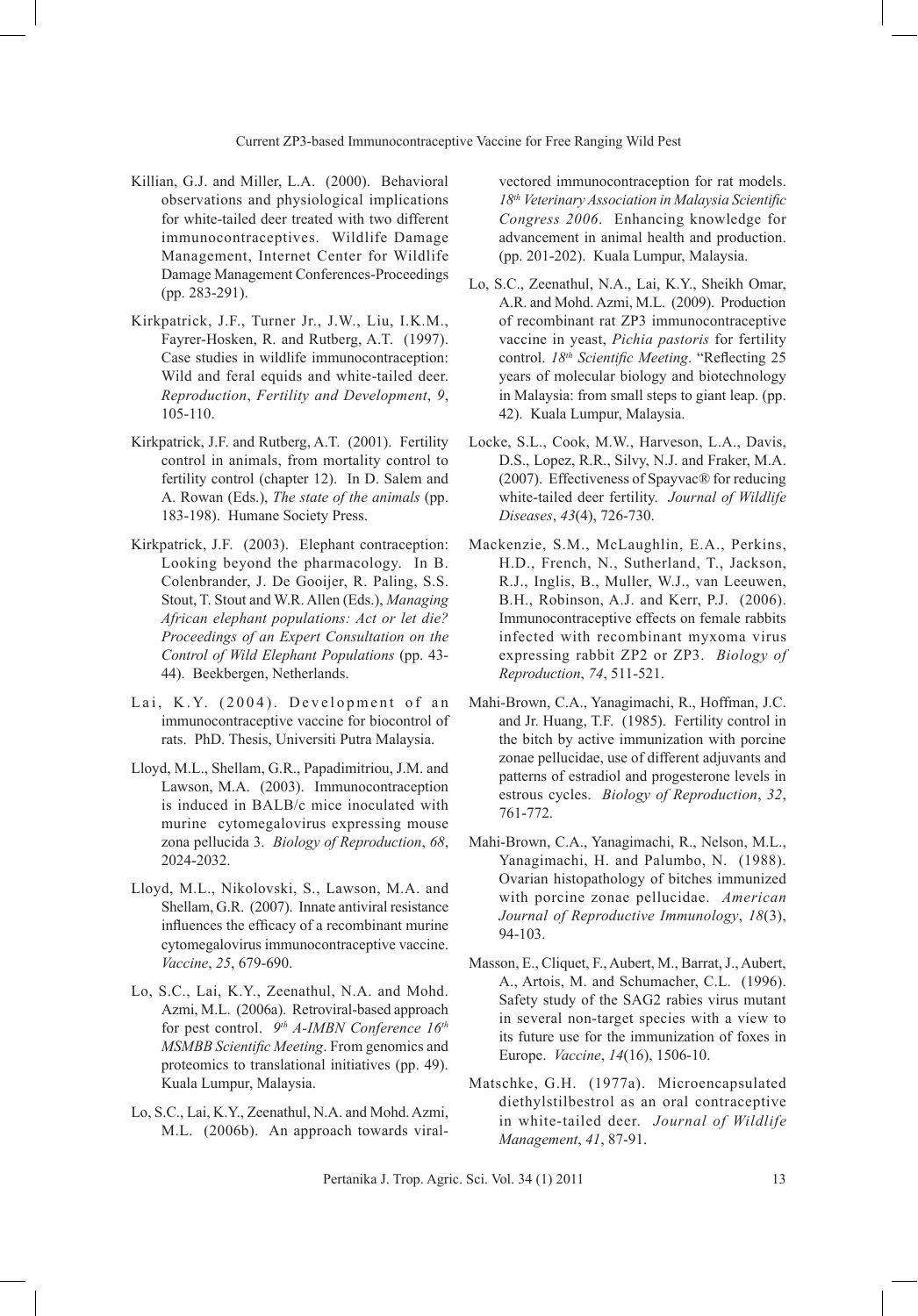- Matschke, G.H. (1977b). Fertility control in whitetailed deer by steroid implants. *Journal of Wildlife Management*, *41*, 731-735.
- Matschke, G.H. (1980). Efficacy of steroid implants in preventing pregnancy in white-tailed deer. *Journal of Wildlife Management*, *44*, 756-758.
- Millar, S.E., Chamow, S.M., Baur, A.W., Oliver, C., Robey, F. and Dean, J. (1989). Vaccination with a synthetic zona pellucida peptide produces long-term contraception in female mice. *Science*, *246*, 935-938.
- Miller, L.A., Johns, B.E. and Killian, G.J. (1999). Long term effects of PZP immunization on reproduction in white-tailed deer. *Vaccine*, *18*, 568-574.
- Miller, L.A. and Killian, G.J. (2002). In search of the active PZP epitope in white tailed deer immunocontraception. *Vaccine*, *20*, 2735-2742.
- Naz, R.K., Gupta, S.K., Gupta, J.C., Vyas, H.K. and Talwar, G.P. (2005). Recent advances in contraceptive vaccine development. *Human Reproduction*, *20*, 3271-3283.
- Oogjes, G. (1997). Ethical aspects and dilemmas of fertility control of unwanted wildlife: An animal welfarist's perspective. *Reproduction*, *Fertility and Development*, *9*, 163-167.
- Osborn, J.L. (1982). Cytomegalovirus and other herpesviruses. In H.L. Foster, J. D. Small and J. G. Fox (Eds.), *The mouse in biomedical research*, *2*, 267-92. Academic Press: New York.
- Paterson, M., Thillai Koothan, P., Morris, K.D., O'Byrne, K.T., Braude, P., Williams, A. and Aitken, R.K. (1992). Analysis of the contraceptive potential of antibodies against native and deglycosylated porcine ZP3 in vivo and in vitro. *Biology Reproduction*, *46*, 523-534.
- Perdok, A.A., de Boer, W.F. and Stout, T.A.E. (2007). Prospects for managing African elephant population growth by immunocontraception: A review. *Pachyderm*, *42*, 97-107.
- Porton, I.J. (2005). The ethics of wildlife contraception. In C.S. Asa and I.J. Porton (Eds.), *Wildlife contraception: Issues, methods, and applications*. Baltimore, Maryland: The Johns Hopkins University Press.
- Prasad, S.V., Mujtaba, S., Lee, V.H. and Dunbar, B.S. (1995). Immunogenicity enhancement of recombinant rabbit 55-kilodalton zona pellucida protein expressed using the baculovirus expression system. *Biology Reproduction*, *52*, 1167-1178.
- Redhead, T.D. (1988). Prevention of plagues of house mice in rural Australia. In I. Prakash (Ed.), *Rodent pest management* (pp. 191-206). Boca Raton: CRC Press.
- Redwood, A.J., Messerle, M., Harvey, N.L., Hardy, C.M., Koszinowski, U.H., Lawson, M.A. and Shellam, G.R. (2005). Use of a murine cytomegalovirus K181-derived bacterial artificial chromosome as a vaccine vector for immunocontraception. *Journal of Virology*, *79*, 2998-3008.
- Redwood, A.J., Harvey, N.L., Lloyd, M.L., Lawson, M.A., Hardy, C.M. and Shellam, G.R. (2007). Viral vectored immunocontraception: Screening of multiple fertility antigens using murine cytomegalovirus as a vaccine vector. *Vaccine*, *25*, 698-708.
- Reubel, G.H., Pekin, J., Venables, D., Wright, J., Zabar, S., Leslie, K., Rothwell, T.L., Hinds, L.A. and Braid, A. (2001). Experimental infection of European red foxes (*Vulpes vulpes*) with canine herpesvirus. *Veterinary Microbiology*, *83*, 217-233.
- Reubel, G.H., Beaton, S., Venables, D., Pekin, J., Wright, J., French, N. and Hardy, C.M. (2005). Experimental inoculation of European red foxes with recombinant vaccinia virus expressing zona pellucida C proteins. *Vaccine*, *23*(35), 4417-4426.
- Rhim, S.H., Millar, S.E., Robey, F., Luo, A.M., Lou, Y.H., Yule, T., Allen, P., Dean, J. and Tung, K.S. (1992). Autoimmune disease of the ovary induced by a ZP3 peptide from the mouse zona pellucida. *Journal of Clinical Investigation*, *89*, 28-35.
- Rodriguez, F., Zhang, J. and Whitton, J.L. (1997). DNA immunization: Ubiquitination of a viral protein enhances cytotoxic T-lymphocyte induction and antiviral protection but abrogates antibody induction. *Journal of Virology*, *71*(11), 8497-503.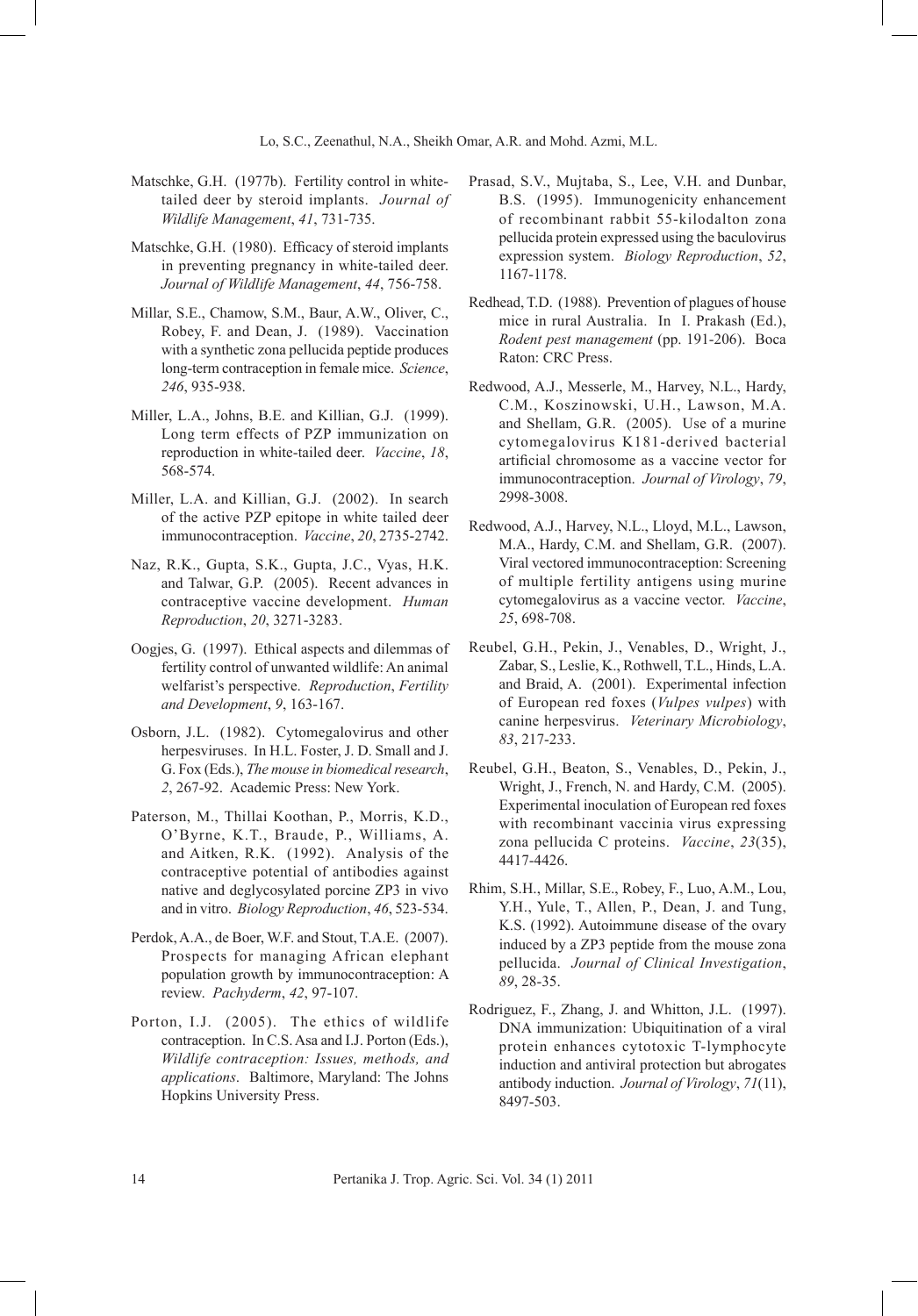- Roughton, R.D. (1979). Effects of oral melengestrol acetate on reproduction in captive white-tailed deer. *Journal of Wildlife Management*, *43*, 428-436.
- Rutberg, A.T. (2005). *Humane Wildlife Solutions: The Role of Immunocontraception.* Washington, DC: Humane Society Press.
- Sacco, A.G., Subramanian, M.G. and Yurewicz, E.C. (1981). Active immunization of mice with porcine zonae pellucidae: Immune response and effect on fertility. *Journal of Experimental Zoology*, *218*, 405-418.
- Sacco, A.G., Yurewicz, E.C., Subramanian, M.G., Lian, Y. and Dukelow, W.R. (1991). Immunological response and ovarian histology of squirrel monkeys (*Saimiri sciureus*) immunized with porcine zona pellucida ZP3 (Mr = 55,000) macromolecules. *American Journal of Primatology*, *24*(1), 15-28.
- Shellam, G.R. (1994). The potential of murine cytomegalovirus as a viral vector for immunocontraception. *Reproduction*, *Fertility and Development*, *6*, 401-409.
- Sinclair, A.R.E. (1997). Fertility control of mammal pests and the conservation of endangered marsupials. *Reproduction*, *Fertility and Development*, *9*, 1-16.
- Singleton, G., Hinds, L., Leirs, H. and Zhang, Z. (Eds.). (1999). Ecologically Based Management of Rodent Pests, ACIAR Monograph No. 59.
- Singleton, G., Krebs, C.J., Davis, S., Chambers, L. and Brown, P. (2001). Reproductive changes in fluctuating house mouse populations southeastern Australia. *Proceedings of Royal Society London B*, *268*, 1741-1748.
- Skinner, S.M., Mills, T., Kirchick, H.J. and Dunbar, B.S. (1984). Immunization with zona pellucida proteins results in abnormal ovarian follicular differentiation and inhibition of gonadotropininduced steroid secretion. *Endocrinology*, *115*(6), 2418-32.
- Skinner, S.M., Niu, E.M., Bundman, D.S., Lo, C. and Dunbar, B.S. (1987). Use of immunoaffinity purified antibodies to zona pellucida to compare alloimmunization of male and female rabbits. *Journal of Reproductive Immunology*, *12*, 81-92.
- Smitha, L.M., Lloyd, M.L., Harvey, N.L., Redwood, A.J., Lawson, L.M. and Shellam, G.R. (2005). Species-specificity of a murine immunocontraceptive utilizing murine cytomegalovirus as a gene delivery vector. *Vaccine*, *23*, 2959-2969.
- Stoops, M.A., Liu, I.K.M., Shideler, S.E., Lasley, B.L., Fayrer-Hosken, R.A., Benirschke, K., Murata, K., van Leeuwen, E.M.G. and Anderson, G.B. (2006). Effect of porcine zonae pellucidae immunization on ovarian follicular development and endocrine function in domestic ewes (*Ovis aries*). *Reproduction*, *Fertility and Development*, *18*, 667-76.
- Strive, T., Hardy, C.M., French, N., Wright, J.D., Nagaraja, N. and Reubel, G.H. (2006). Development of canine herpesvirus based antifertility vaccines for foxes using bacterial artificial chromosomes. *Vaccine*, *24*, 980-988.
- Strive, T., Hardy, C.M., Wright, J. and Reubel, G.H. (2007). A virus vector based on Canine Herpesvirus for vaccine applications in canids. *Veterinary Microbiology*, *119*, 173-183.
- Talwar, G.P. (1997). Vaccines for control of fertility and hormone-dependent cancers. *Immunology and Cell Biology*, *75*, 184-189.
- Turner Jr., J.W., Liu, I.K.M. and Kirkpatrick, J.F. (1992). Remotely delivered immunocontraception in captive white tailed deer. *Journal of Wildlife Management*, *56*(1), 154-157.
- Turner Jr., J.W., Liu, I.K.M. and Kirkpatrick, J.F. (1996). Effectiveness, reversibility and serum antibody titers associated with immunocontraception in white-tailed deer. *Journal of Wildlife Management*, *60*, 45-51.
- Turner Jr., J.W., Liu, I.K.M., Rutberg, A.T. and Kirkpatrick, J.F. (1997). Immunocontraception limits foal production in free roaming feral horses in Nevada. *Journal of Wildlife Management*, *61*, 873-880.
- Tuyttens, F.A.M. and Macdonald, D.W. (1998). Fertility control: An option for non-lethal control of wild carnivores? *Animal Welfare*, *7*, 339-364.
- Tyndale-Biscoe, C.H. (1994). Virus-vectored immunocontraception of feral mammals. *Reproduction*, *Fertility and Development*, *6*, 281-287.

Pertanika J. Trop. Agric. Sci. Vol. 34 (1) 2011 15